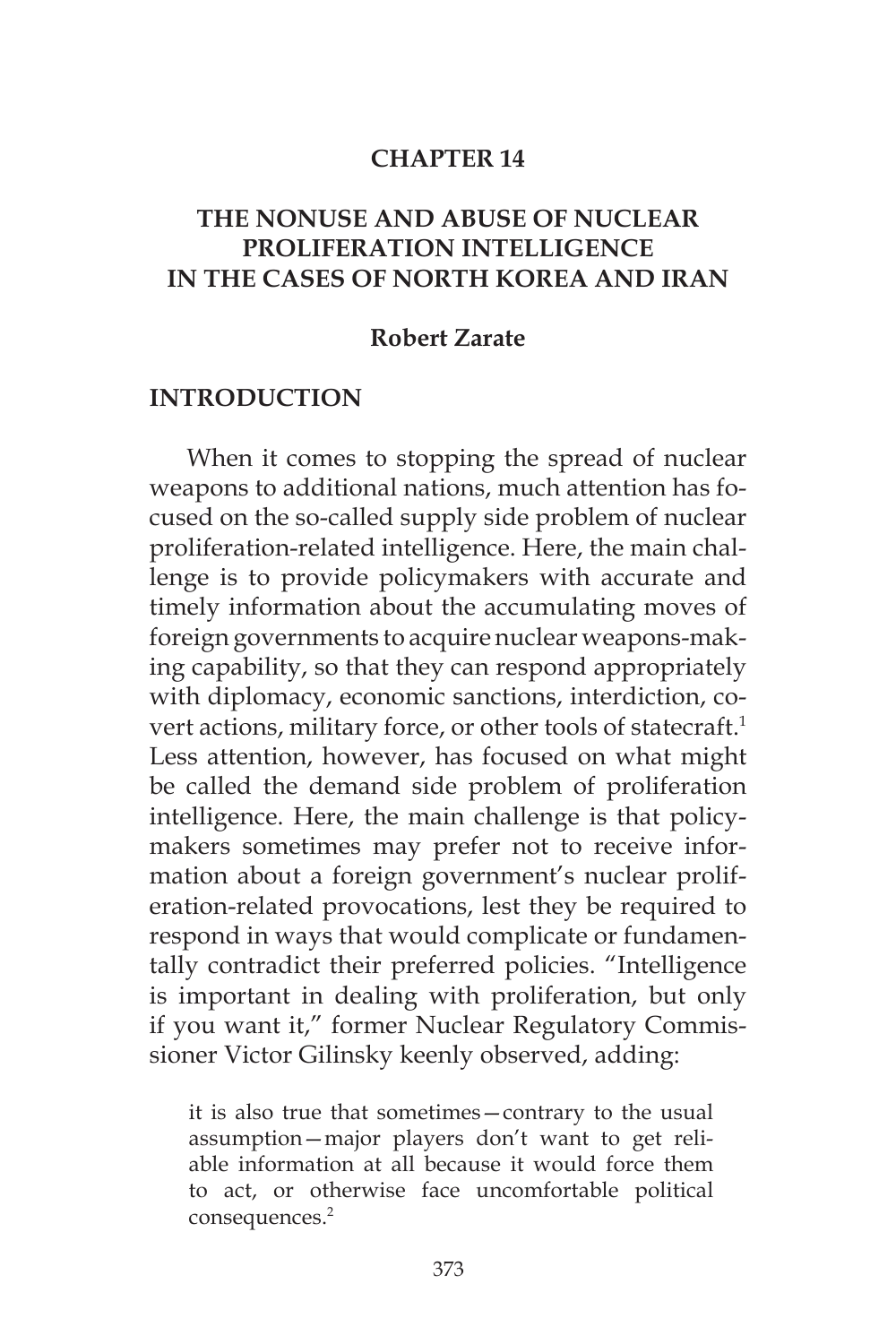To illustrate why the demand side problem of proliferation intelligence is not a hypothetical one, this chapter identifies and examines key instances of the nonuse or abuse of proliferation intelligence by U.S. policymakers with regard to North Korea's and Iran's respective nuclear programs. Whereas North Korea succeeded in building and detonating a nuclear explosive device in October 2006 after repeatedly violating its international nonproliferation obligations, Iran which, in many ways, is following North Korea's model for nuclear misbehavior—continues to violate its international obligations as it steadily improves its capability to build a nuclear explosive device on ever shorter notice.

Although the U.S. Government has declassified more proliferation-related intelligence on the North Korean case than on the Iranian case, it is nonetheless possible to arrive at some tentative and general conclusions regarding the demand side problem of proliferation intelligence in both of cases. To be sure, U.S. policymakers—in both Democratic and Republican presidential administrations—have consistently described North Korea's and Iran's respective nuclear programs over the last few decades as grave threats to American and allied security. That said, they sometimes declined to react decisively to worrisome nuclear provocations by North Korea and Iran, especially early on, because doing so would have required decisions that were too difficult, risky, or politically inconvenient. In certain instances, policymakers appeared not only to overrate their preferred policy palliatives towards North Korean and Iranian nuclear misbehavior, but also to be disinclined to receive or further pursue intelligence, suggesting that these proliferation cases had worsened or failed to be adequately ad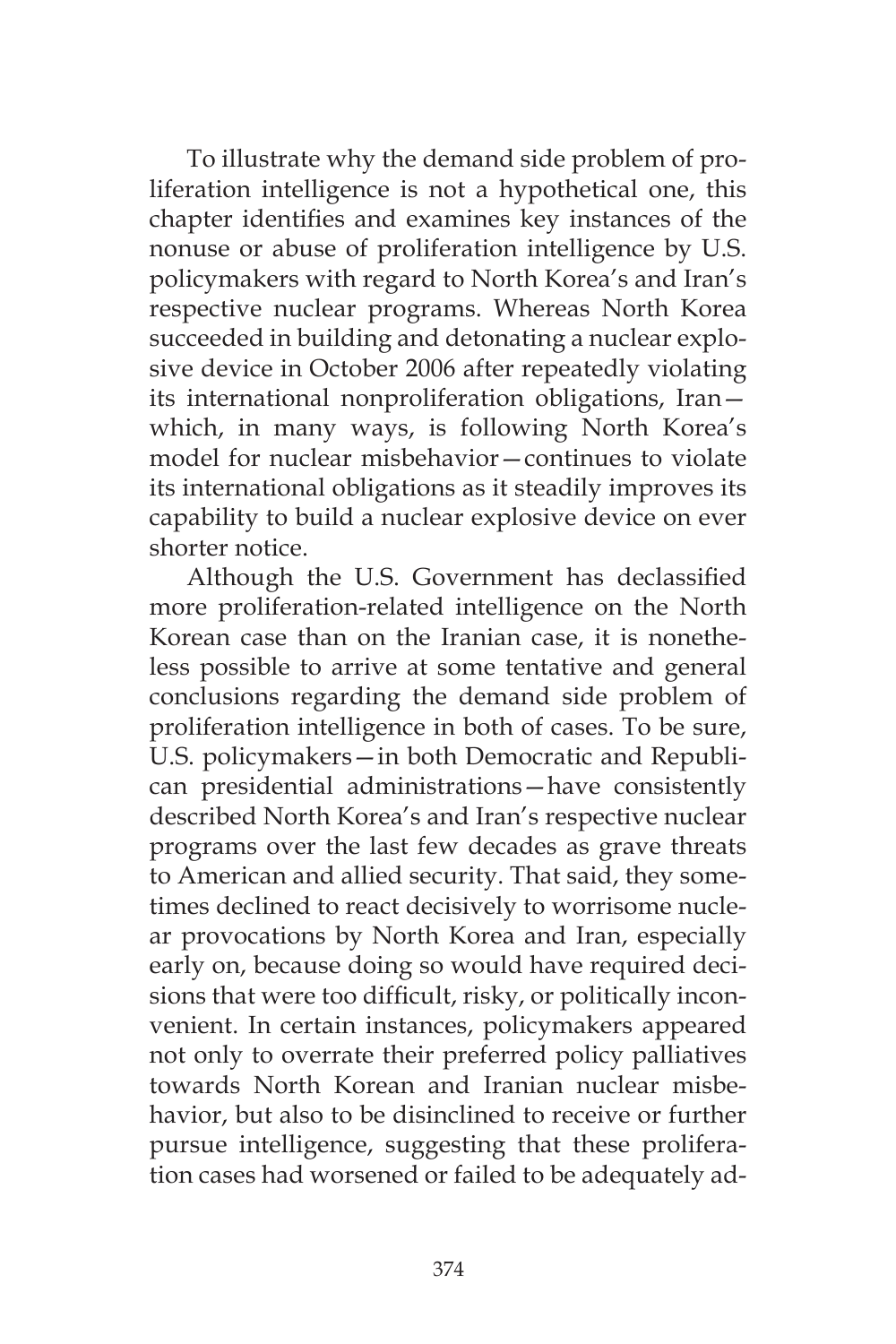dressed, on occasion even suppressing the sharing of relevant intelligence or denying its existence.

## **FAILURES OF INTELLIGENCE DEMAND IN THE NORTH KOREAN CASE**

Despite roughly 2 decades of U.S.-led international efforts to stop the Democratic People's Republic of Korea (DPRK) from getting nuclear weapons-making capability, Pyongyang succeeded in detonating its first nuclear explosive device in October 2006. This outcome was made possible, in no small part, by the failures of policymakers to use available intelligence or demand new intelligence on the North Korean nuclear program that would have compelled a refinement of or fundamental revision to their policies.

Much of the record of intelligence related to the DPRK's march to nuclear weapons-making capability has not been declassified by the U.S. Government. However, a review of the available declassified record suggests that the most egregious nonuse or abuse of nuclear proliferation-related intelligence occurred during the mid-1990s, when policymakers apparently prioritized preserving the so-called Agreed Framework—America's controversial nuclear "grand bargain" with North Korea—over fully reckoning with what appears to be the U.S. intelligence community's classified judgment in the mid-1990s that Pyongyang already had produced "one, possibly two, nuclear weapons."3

A closer examination of the successive failures of intelligence demand in the DPRK's nuclear case is instructive, and it can help contemporary policymakers to avoid a North Korean-like outcome in the ongoing Iranian case and to adopt early on more effective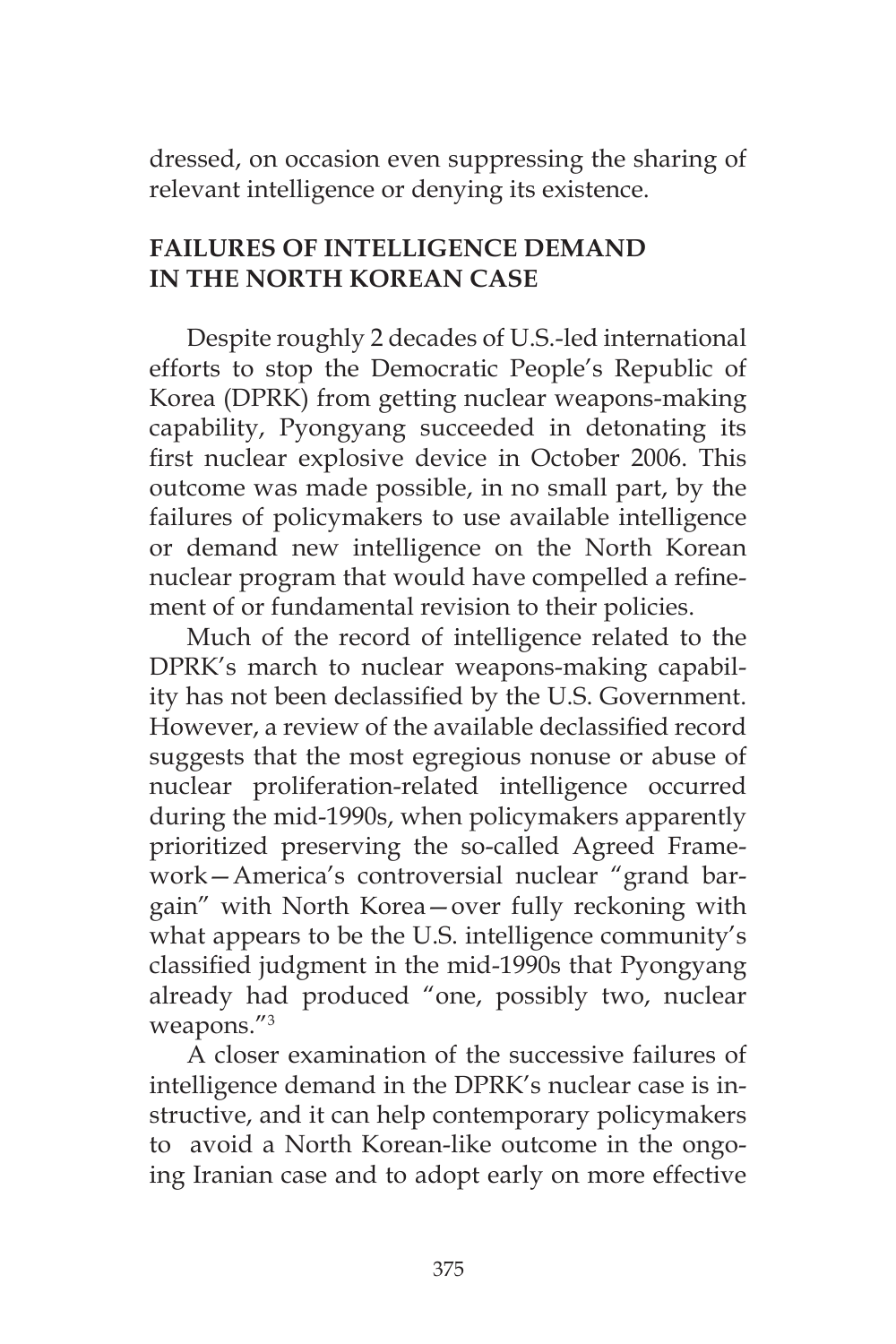nonproliferation and counterproliferation strategies in future cases.

# **Failing to Get the DPRK to Accept Nuclear Inspections.**

Upon learning of North Korea's undeclared nuclear activities in the mid-1980s, the Ronald Reagan administration sought to persuade Pyongyang to join the Treaty on the Nonproliferation of Nuclear Weapons (NPT) and sign the NPT-required "full-scope" nuclear safeguards agreement with the International Atomic Energy Agency (IAEA). Although they achieved the first objective, they did not achieve the second. Given how Pyongyang's conclusion of an NPT-required IAEA safeguards agreement could have helped to fill some of the U.S. intelligence community's admitted gaps in understanding of the DPRK's nuclear program during this period, policymakers arguably should have treated North Korea's repeated refusal to conclude this safeguards agreement as a much graver violation then they did.

According to the declassified record, the U.S. intelligence community first learned in the early- to mid-1980s that North Korea was engaging in undeclared nuclear activities relevant to nuclear weapons making.4 In particular, Pyongyang quietly had begun the construction of two nuclear reactors capable of producing weapons-grade plutonium at Yongbyon namely, a 5-megawatt electric (MWe) research reactor in 1980, and a 50-MWe Magnox power reactor in the mid-1980s that was not connected to the country's electrical grid. However, the declassified record suggests that the intelligence community understood very little about the full extent of North Korea's nuclear efforts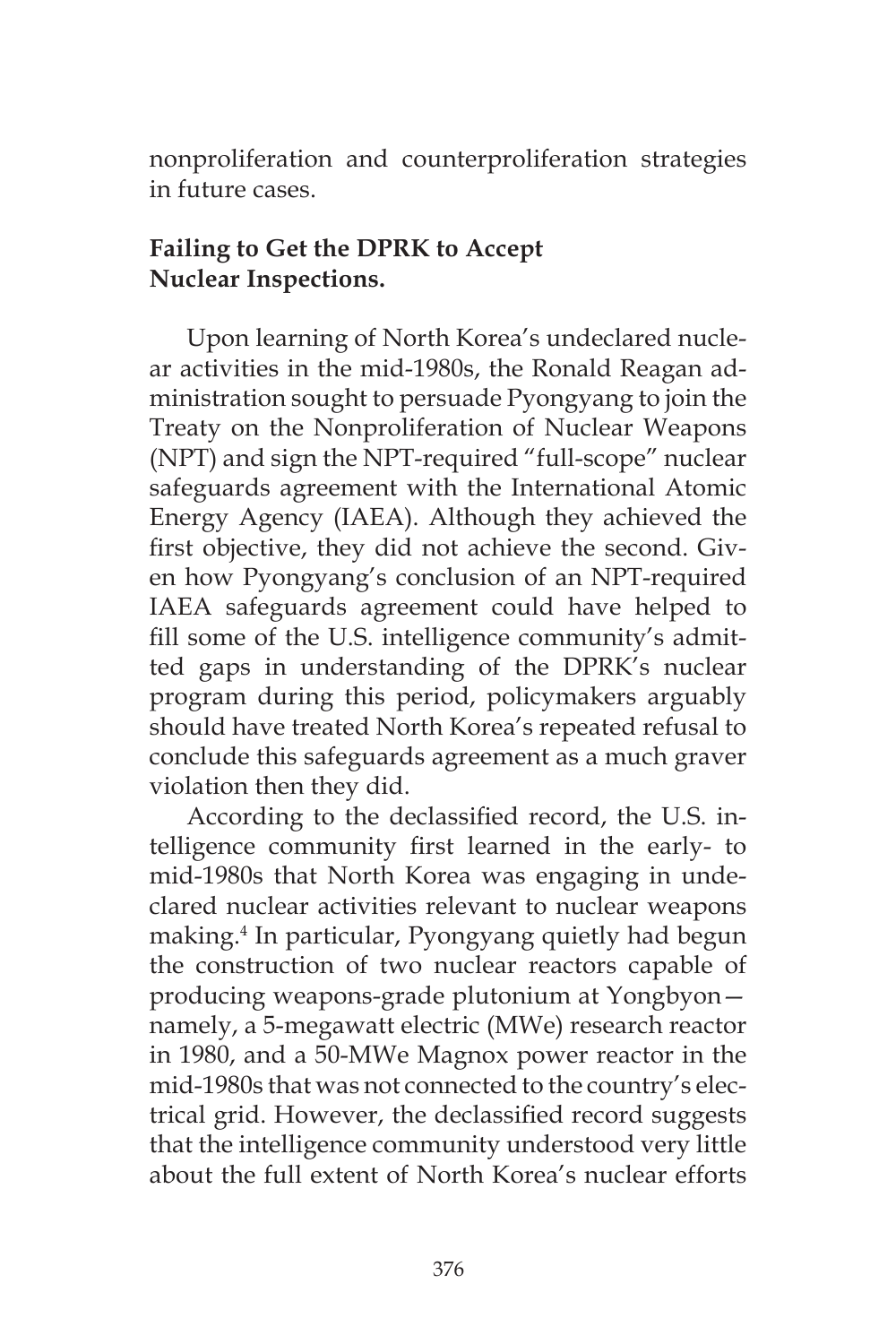during this period, using carefully worded caveats to avoid strong conclusions about whether Pyongyang had a weapons program. For example, the Directorate of Intelligence in the Central Intelligence Agency (CIA) wrote in a May 1983 report: "We have very little information on North Korea's ability to conduct the non-nuclear research, particularly that involving high explosives, required for a nuclear weapons research program," adding:

In considering whether to embark on a venture as costly, hazardous, and politically sensitive as a nuclear weapons program, P'yongyang would face complex calculation of benefits versus costs as well as uncertainty regarding the effect of such a program on its ultimate goal of reunifying the peninsula on its own terms.<sup>5</sup>

Even though the United States and the Soviet Union were locked at the time in a heated Cold War strategic rivalry, the Reagan administration was able to respond to the DPRK's nuclear provocations by working with Moscow, which had no small amount of influence on Pyongyang and shared a common interest in getting North Korea to join the NPT. Although the DPRK agreed to accede to the NPT in December 1985—apparently as a *quid pro quo* for a Soviet promise to build a nuclear power plant—it failed to meet its NPT obligation to conclude, within the first 18 months of signing the treaty, a full-scope safeguards agreement with the IAEA. A complicating factor was that the IAEA reportedly provided the North Koreans with an outdated version of the safeguards agreement and thus gave them another 18 months to conclude the pact, but Pyongyang failed to meet this revised deadline.<sup>6</sup>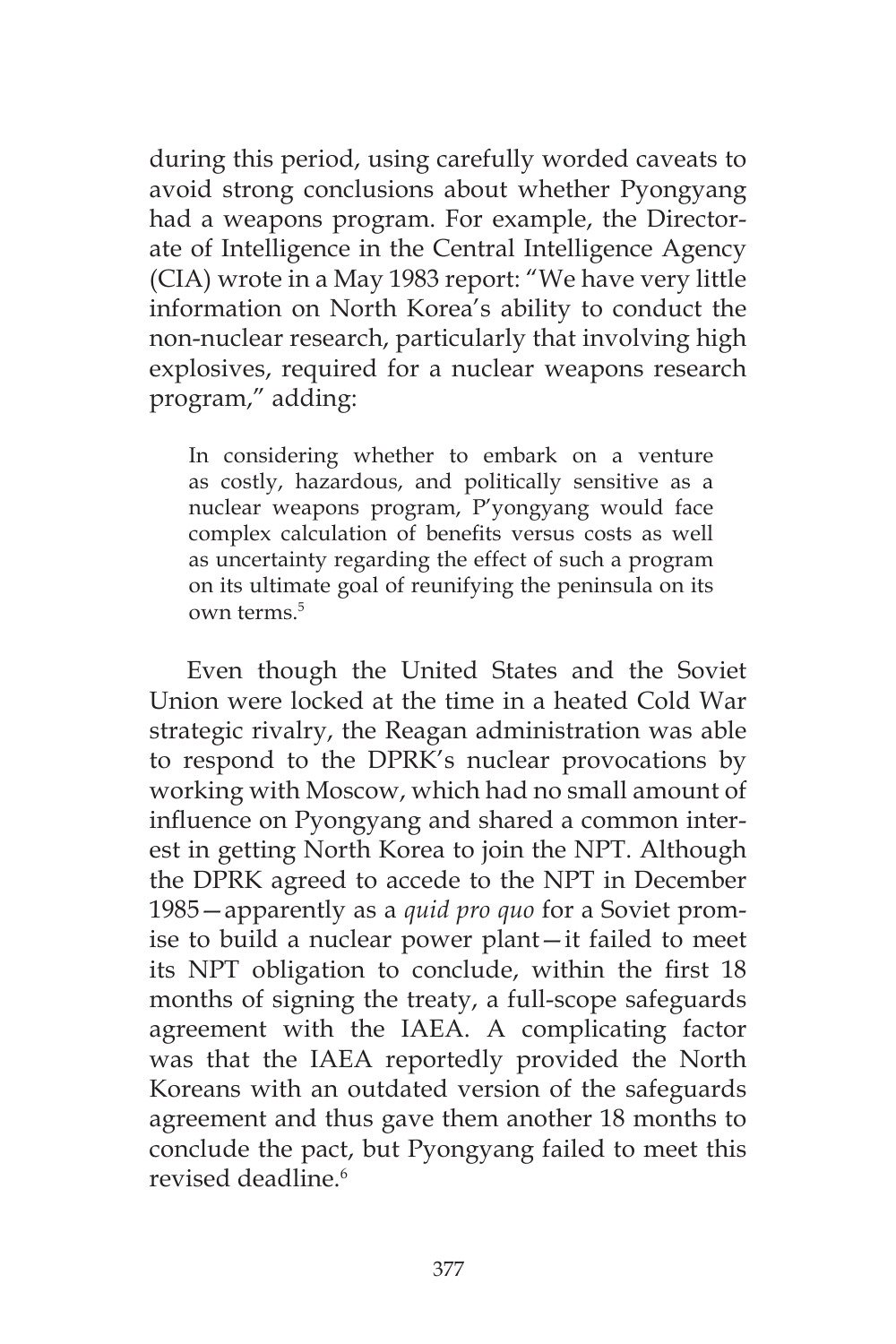An IAEA safeguards agreement would have required the DPRK to make a full declaration of all its nuclear material and related equipment and activities, and also legally authorized the IAEA's nuclear inspectors to verify the correctness and completeness of its declarations. Implementation of IAEA safeguards in North Korea could therefore have given U.S policymakers, lawmakers, and the intelligence community critical information for better assessing the DPRK's program's weapons potential, especially in light of the intelligence community's admitted knowledge gaps.

Indeed, the declassified record shows that the intelligence community expressed repeated concern about Pyongyang's failure to conclude an IAEA safeguards agreement. For example, the CIA's Director of Intelligence issued a May 1988 report that stated there is "no evidence that North Korea is pursuing a nuclear weapons option, but we cannot rule out that possibility," adding:

the possibility that P'yongyang is developing a reprocessing capability [that would enable it to extract weapons-usable plutonium from spent nuclear fuel] and its footdragging on implementing NPT provisions, suggest close scrutiny of the North's nuclear effort is order.

It is crucial to note that the 1988 report also stated that the South Korean government "believes P'yongyang is developing a nuclear weapon capability—a concern that Seoul has raised publicly."7

Despite internal debates, however, the Reagan administration appears to have treated North Korea's NPT violation as relatively routine, perhaps due in part to competing priorities in foreign policy, such as America's larger Cold War rivalry with Moscow.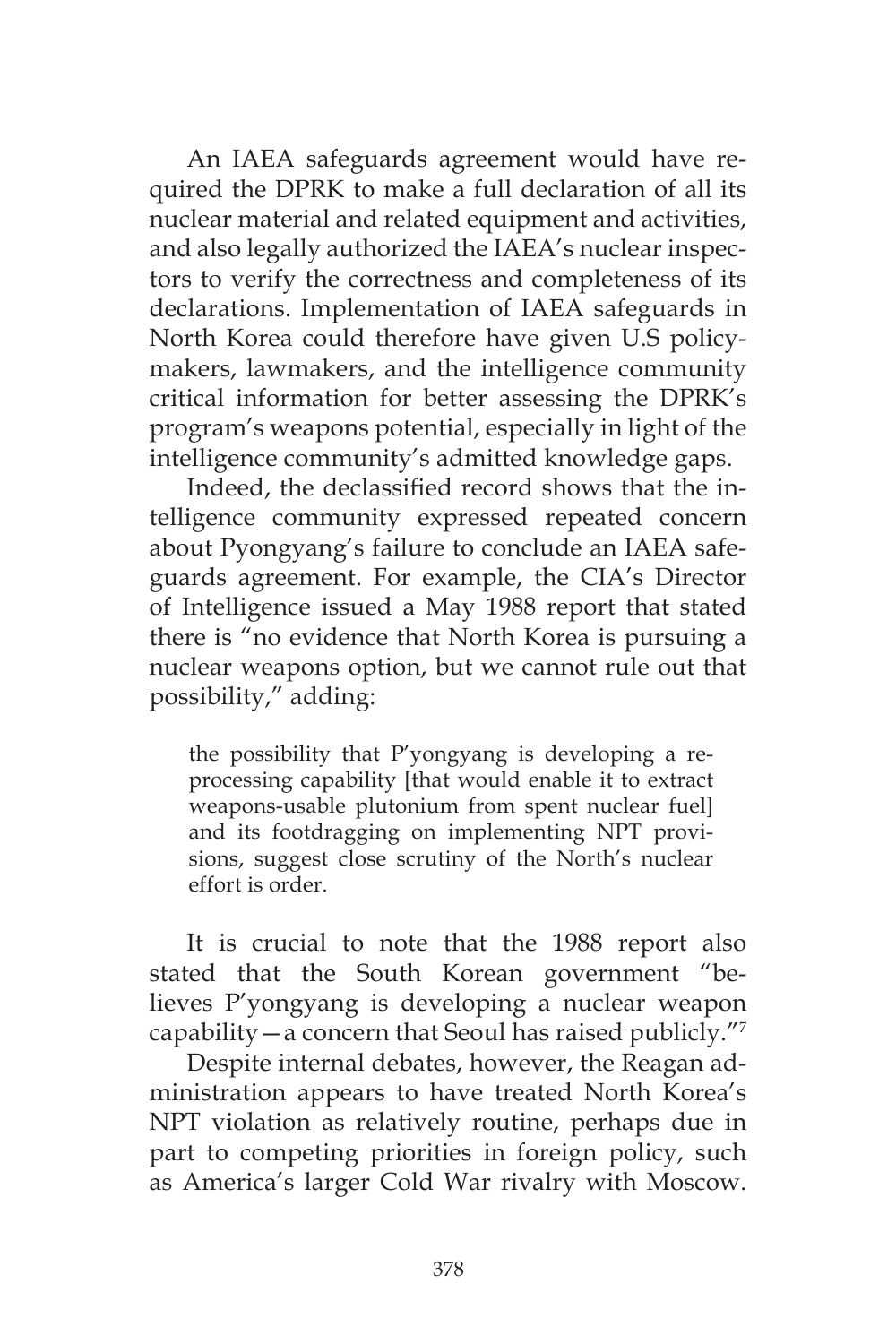Indeed, rather than raise the ante with economic sanctions or other forms of high-profile international pressure, U.S. policymakers relied on quieter multilateral diplomacy in the hopes of eventually changing Pyongyang's behavior. In the meantime, the DPRK had already begun to produce and accumulate plutoniumladen spent nuclear fuel via its 5-MWe nuclear reactor, which had started operations in the mid-1980s. Moreover, as it continued construction of its 50-MWe nuclear reactor at Yongbyon, it also began to build a new 200-MWe plutonium-producing reactor at Taechon in January 1989. What's especially troubling—especially in retrospect—is that North Korea likely undertook additional efforts during this period not only to experiment with the non-nuclear components necessary for the construction of a nuclear explosive device, but also to develop and perhaps even use reprocessing technologies to begin separating weapons-usable plutonium from its growing stockpile of spent nuclear fuel. At any rate, the DPRK's weapons-relevant nuclear activities would metastasize in the next decade.

## **The Agreed Framework: Giving Up Our Ends to Preserve Our Means.**

Under President George H. W. Bush, the United States eventually achieved the Reagan administration's goal of getting North Korea to conclude its NPT-required full-scope IAEA safeguards agreement in early-1992. Yet disturbing discrepancies in the DPRK's subsequent declaration of nuclear materials to the IAEA—and the weapons-related worries surrounding its suspected covert reprocessing activities led the Bush administration and later the Bill Clinton administration to escalate diplomatically the contro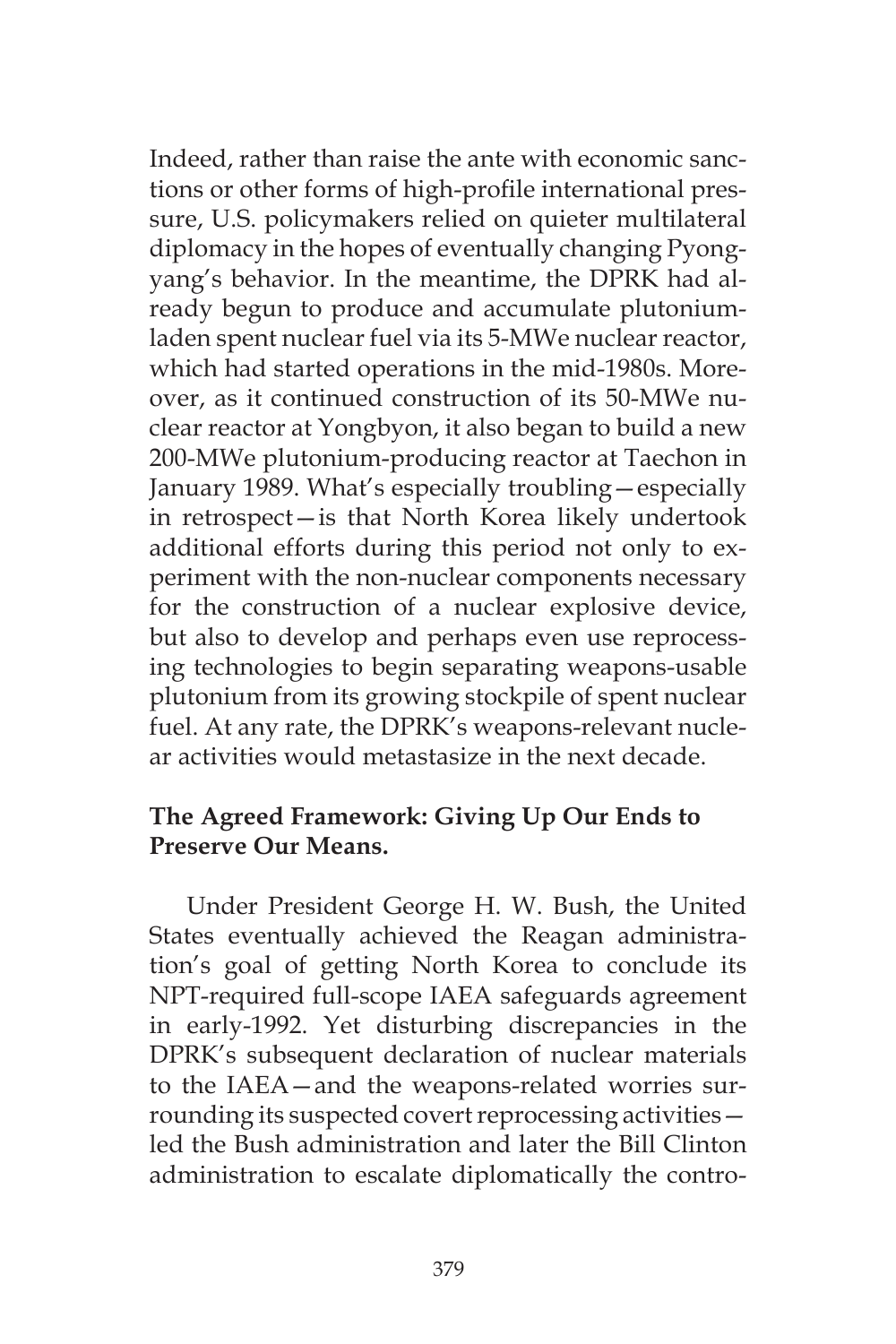versy. What is problematic, though, is that when the North Koreans publicly said that international pressure—in particular, the imposition of economic sanctions—against it would amount to a "declaration of war," the Clinton administration apparently blinked. Instead, U.S. policymakers doubled-down on the diplomatic track, eventually concluding the so-called Agreed Framework, a controversial grand bargain with Pyongyang that aimed, above all, at de-escalating the North Korean crisis. Although senior officials in the Clinton administration cited the Agreed Framework as a means to achieving the goal of halting the DPRK's march to nuclear weapons-making capability, it appears that they came to see preserving the grand bargain as an end in of itself, even in the face of intelligence reports suggesting egregious North Korean nuclear violations of the agreement.

In 1989, the incoming Bush administration undertook a sustained effort to get Pyongyang to agree to put its nuclear facilities under IAEA inspections. Towards that end, U.S. policymakers wrangled, on the one hand, with North Korea's rising demand for the establishment of a nuclear-weapons-free Korean Peninsula (which would require U.S. withdrawal of forward-deployed tactical nuclear weapons), and on the other, with reassuring South Korea, Japan, and other allies of their security. At the same time, American diplomats also worked behind the scenes to persuade the IAEA's 35-nation Board of Governors to posture itself for increased diplomatic pressure on the DPRK. Although the effort had its share of controversies, it nonetheless produced certain results. On September 27, 1991, with Cold War tensions with Moscow at a low (indeed, the Soviet Union would dissolve in late-December 1991), President George H. W. Bush an-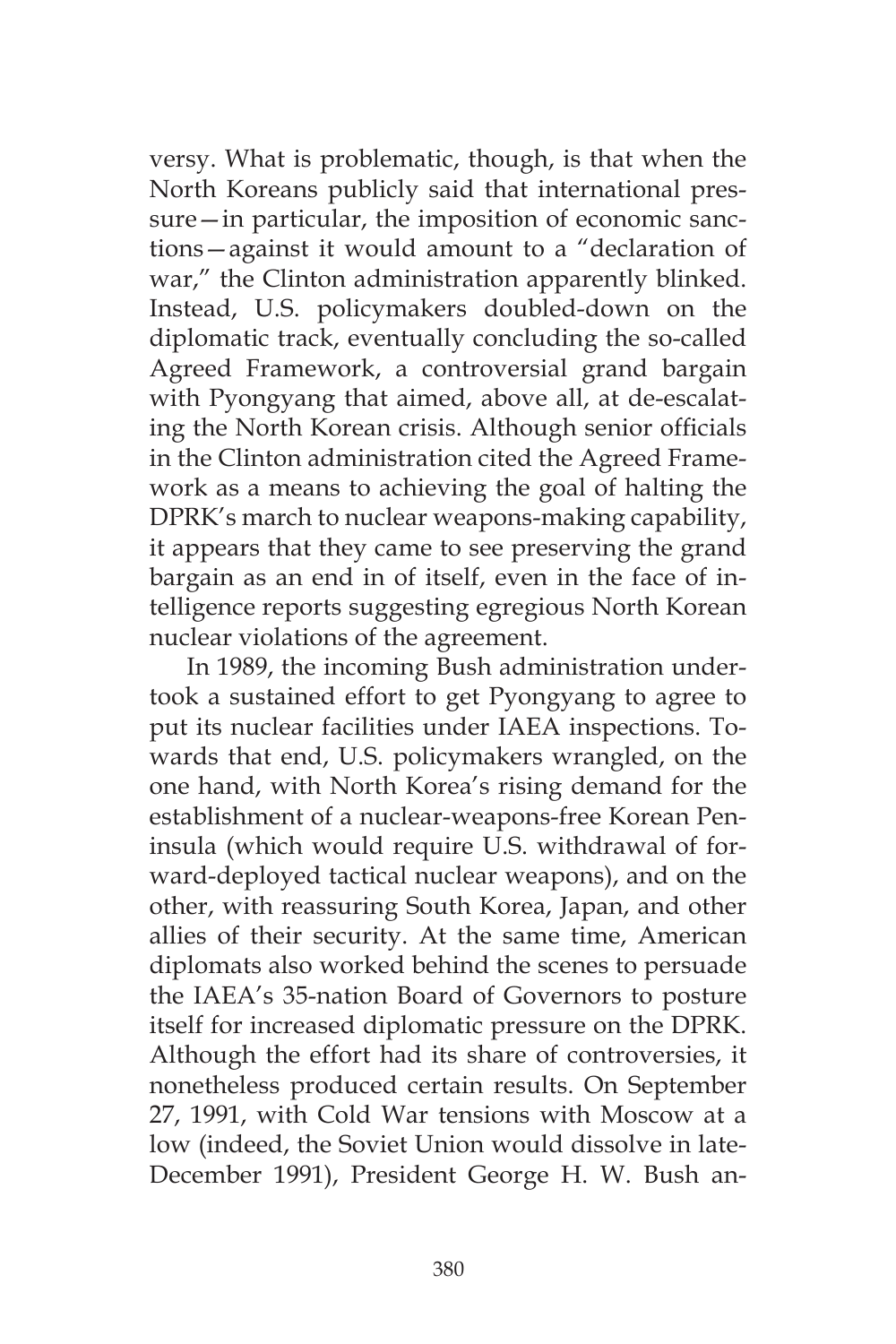nounced that the United States would withdraw all land- and sea-based tactical nuclear weapons from South Korea. In December 1991, Seoul and Pyongyang concluded a joint declaration to establish a nuclearweapons-free Korean Peninsula, which entered into force in February 1992, and stipulated that "South and North Korea shall not possess nuclear reprocessing and uranium enrichment facilities." After subsequent delays, the DPRK finally signed its full-scope IAEA safeguards agreement on January 30, 1992, and ratified it on April 9, 1992.

Although the Bush administration arguably paid a steep price to persuade Pyongyang merely to conclude its NPT-required IAEA safeguards agreement, the U.S. intelligence community's increasingly grave assessments of the DPRK's nuclear program during this period reflected the need for urgent actions. For example, the CIA reported in a March 1989 special analysis:

North Korea may be willing to risk the international censure that a nuclear weapons program would bring in order to maintain a decided military advantage over the South, the keystone of the North's national security policy. Pyongyang may believe that nuclear weapons are crucial to preserving that edge.<sup>8</sup>

But in the years following, evidence emerged that North Korea had escalated activities relevant to an actual nuclear weapons program. For instance, the CIA reported in February 1992:

P'yongyang recently conducted its first high-explosive test since 1988. . . . The activity [related to reprocessing] at Yongbyon suggests the North may be trying to complete its nuclear weapons program before inspec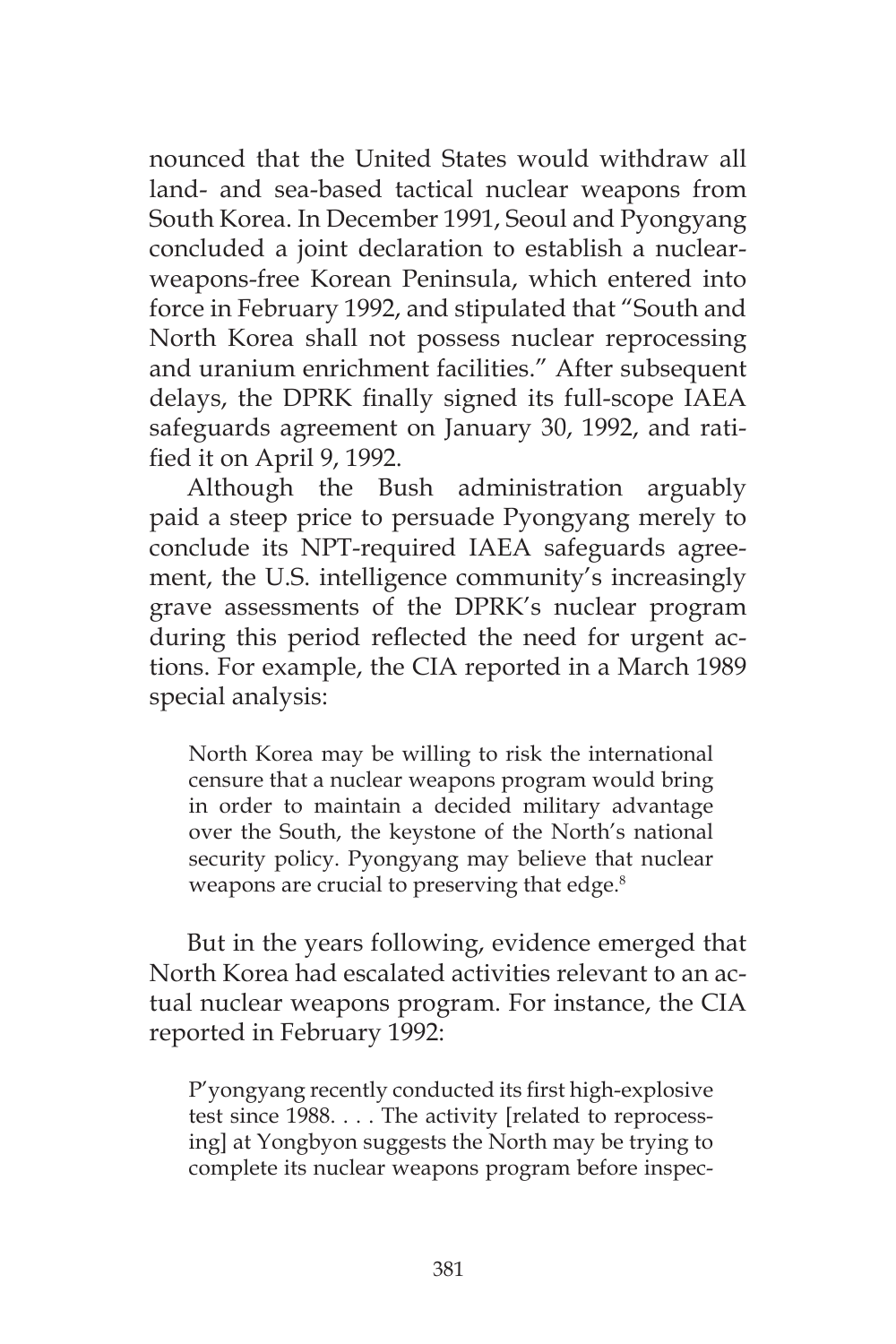tions begin; it may also have no intention of allowing inspections.9

The report added that these developments "suggest P'yongyang is moving forward with its nuclear weapons programs."10 Thus, while the U.S. intelligence community had strong suspicions that the North Koreans had already engaged in some level of reprocessing activities, policymakers in the Bush administration apparently declined to publicly raise this point, for a public confrontation might have also forced them to question the validity of the North and South's December 1991 joint declaration. Right or wrong, it appears that the Bush administration which was becoming consumed with the aftermath of Operation DESERT STORM and other foreign policy priorities—concluded that pushing for IAEA nuclear inspections offered perhaps the best way to exert international pressure on Pyongyang in a manner that could build multilateral consensus. Yet, to the extent that policymakers believed that North Korea's efforts constituted an actual nuclear weapons program, they arguably should have treated Pyongyang's nuclear provocations as a much graver threat than they did.

The Bush administration—and then the Clinton administration, at least in its first 2 years—thus relied mainly on the IAEA inspections process to raise the stakes over the DPRK's controversial nuclear program. Indeed, tensions mounted after the IAEA found disturbing discrepancies in North Korea's May 1992 initial declaration of nuclear materials. Questions emerged about whether Pyongyang had correctly and completely declared its nuclear material inventories and related activities—in particular, whether it had used so-called hot cells supplied by the Soviets in the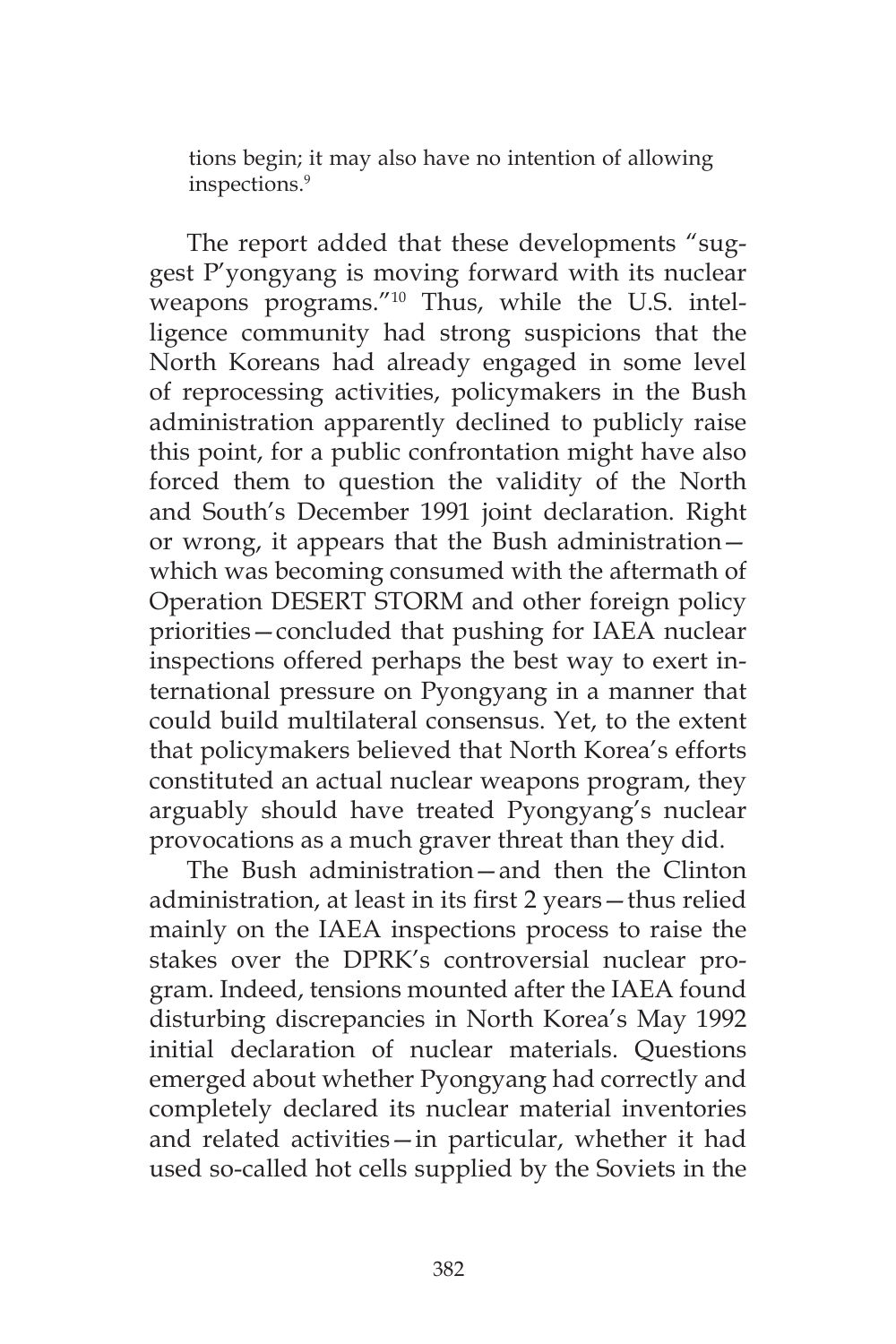1960s to separate plutonium from its growing stockpile of spent nuclear fuel. After the DPRK repeatedly denied IAEA inspectors access to two suspected nuclear-related sites at Yongbyon during a series of visits in mid- to late-1992 then-IAEA Director General Hans Blix formally requested Pyongyang to allow more intrusive "special inspections" on February 11, 1993. In addition, the IAEA Board of Governors passed a resolution on February 24, 1993, urging North Korea to accept special inspections within 1 month. Pyongyang defiantly responded by announcing its intention to withdraw from the NPT on March 12, 1993. The IAEA Board of Governors subsequently found the DPRK to be in noncompliance with its obligations under the NPT-required IAEA safeguards agreement, and referred its case to the United Nations (UN) Security Council in April 1993. Led by the United States, the UN Security Council passed a May 1993 resolution that called upon North Korea to reconsider its intention to withdraw from the NPT and comply with its IAEA safeguards agreement. However, the UN Security Council resolution did not impose any actual sanctions to pressure a change in Pyongyang's nuclear misbehavior.

Over the next year, the United States and IAEA continued to engage North Korea diplomatically, hoping to convince it to change course. However, after the DPRK began removing spent nuclear fuel rods from its 5-MWe reactor at Yongbyon in early- to mid-1994, the U.S. State Department attempted to draw a "red line" by threatening that any removal of the spent fuel from the fuel rods themselves would lead the United States to actively seek sanctions in the UN Security Council. Nonetheless, Pyongyang responded by withdrawing from the IAEA in June 1994 and issuing boister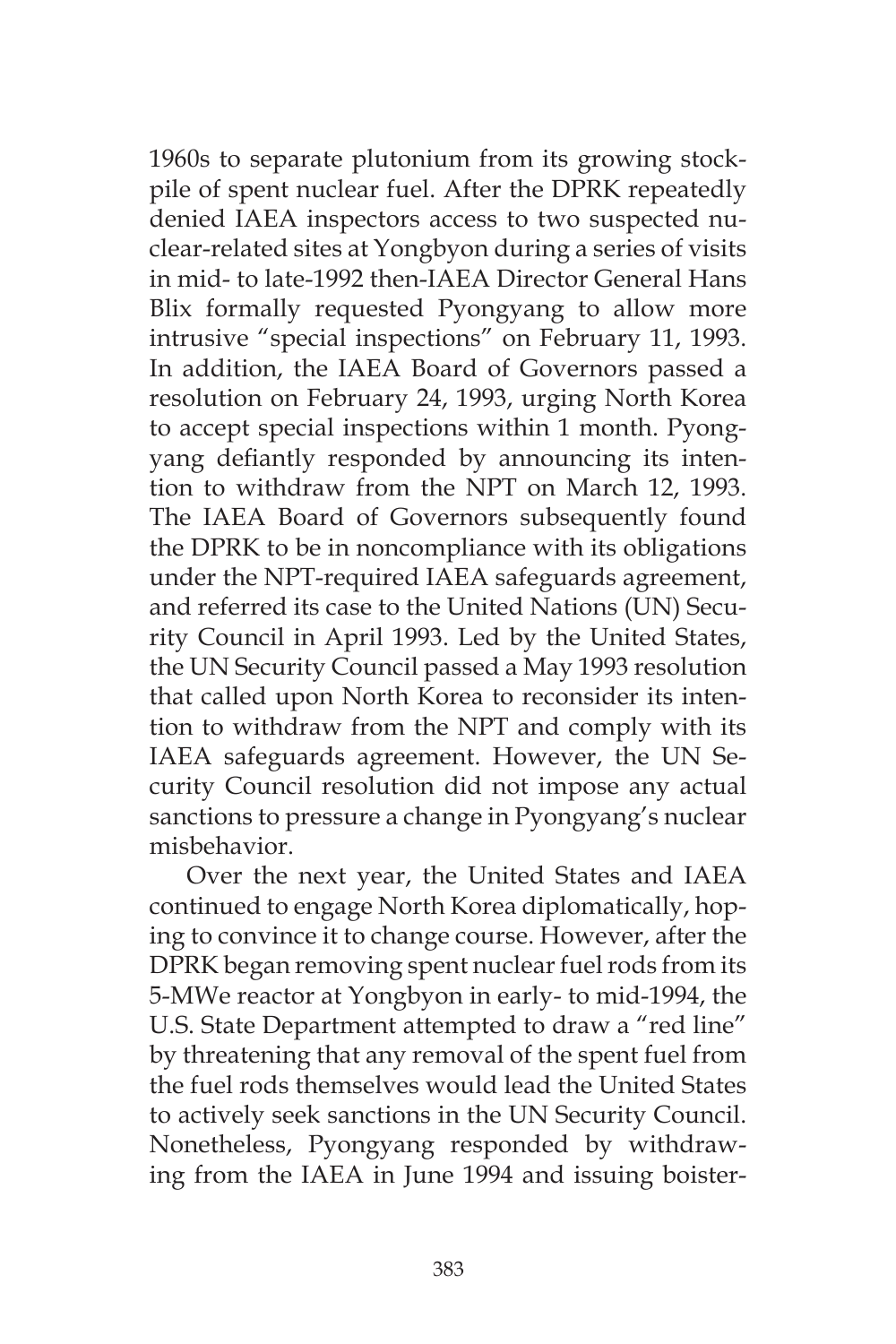ous counterthreats. For example, North Korea's First Vice Foreign Minister Kang Sok Ju definitely declared: "Sanctions would equal a declaration of war. All the people in our country and our military are gearing up now to respond to the sanctions."11

Rather than press the UN Security Council to impose sanctions, the Clinton administration elected to negotiate a so-called grand bargain with Pyongyang in an apparent effort, above all, to diffuse the crisis. In October 1994, U.S. and North Korean diplomats concluded the so-called Agreed Framework, which obliged the DPRK to suspend construction of its 50- MWe and 200-MWe nuclear reactors in return for heavy fuel oil and allegedly "proliferation-resistant" light water reactors (LWRs) with a total 2,000-MWe capacity. One of the Agreed Framework's key problems, however, was that it explicitly suspended the IAEA's routine and ad hoc nuclear inspections pursuant to North Korea's full-scope IAEA safeguards agreement and did not authorize the resumption of inspections until after "conclusion of the supply contract for the provision of the LWR project." The suspension of IAEA nuclear inspections had the immediate effect of reducing the Agency's access to the DPRK's overall nuclear program, and—critically—the flow of information about the country's activities. Another key problem was that the grand bargain required Pyongyang to come into full compliance with its NPT and IAEA obligations—including enabling inspectors to verify the correctness and completeness of its nuclear declarations—but only after a "significant portion of the LWR project is completed, but before delivery of key nuclear components." Such provisions effectively created the time and space necessary for North Korean nuclear violations to accumulate.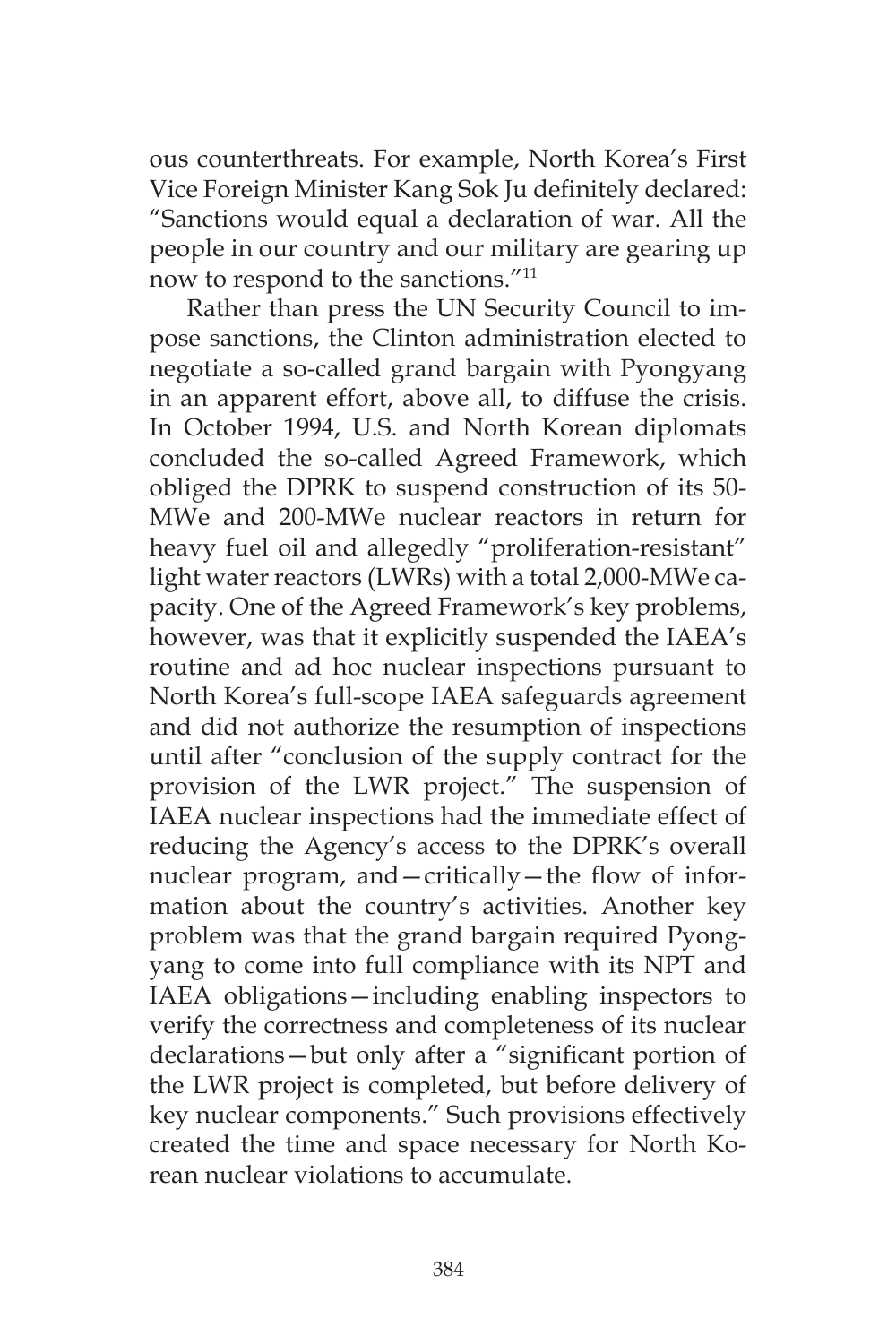Although the stated objective of the Agreed Framework was to prevent the DPRK from getting nuclear weapons, the Clinton administration apparently came to view preserving the grand bargain as an end in and of itself, even in the face of growing evidence that Pyongyang had egregiously violated the agreement. To take one example from the mid- to late-1990s, senior policymakers sought to downplay intelligence that North Korea had potentially violated the Agreed Framework by pursuing a covert program to enrich uranium. In testimony before various congressional committees in 1997 and 1998, Secretary of State Madeleine Albright repeatedly claimed that the Agreed Framework had definitively halted the DPRK's nuclear weapons program. However, with lawmakers repeatedly confronting the Clinton administration about emerging intelligence of Pyongyang's procurement and development activities related to uranium enrichment, she reluctantly conceded to the House Committee on International Relations in February 1999: ". . . we have suspicions that North Korea has engaged in construction activities that could constitute a violation of its commitment to freeze its nuclear-related facilities under the Agreed Framework."12

More troubling, policymakers in the Clinton administration may have failed to reckon fully with the implications of what appear to be troubling judgments in the mid-1990s by elements of the U.S. intelligence community that North Korea had already built a nuclear weapon—a conclusion that would have undermined a key premise of the Agreed Framework, if it had a public airing at the time. In December 2001, the National Intelligence Council revealed in *Foreign Missile Developments and the Ballistic Missile Threat Through 2015*, an unclassified summary of a National Intelli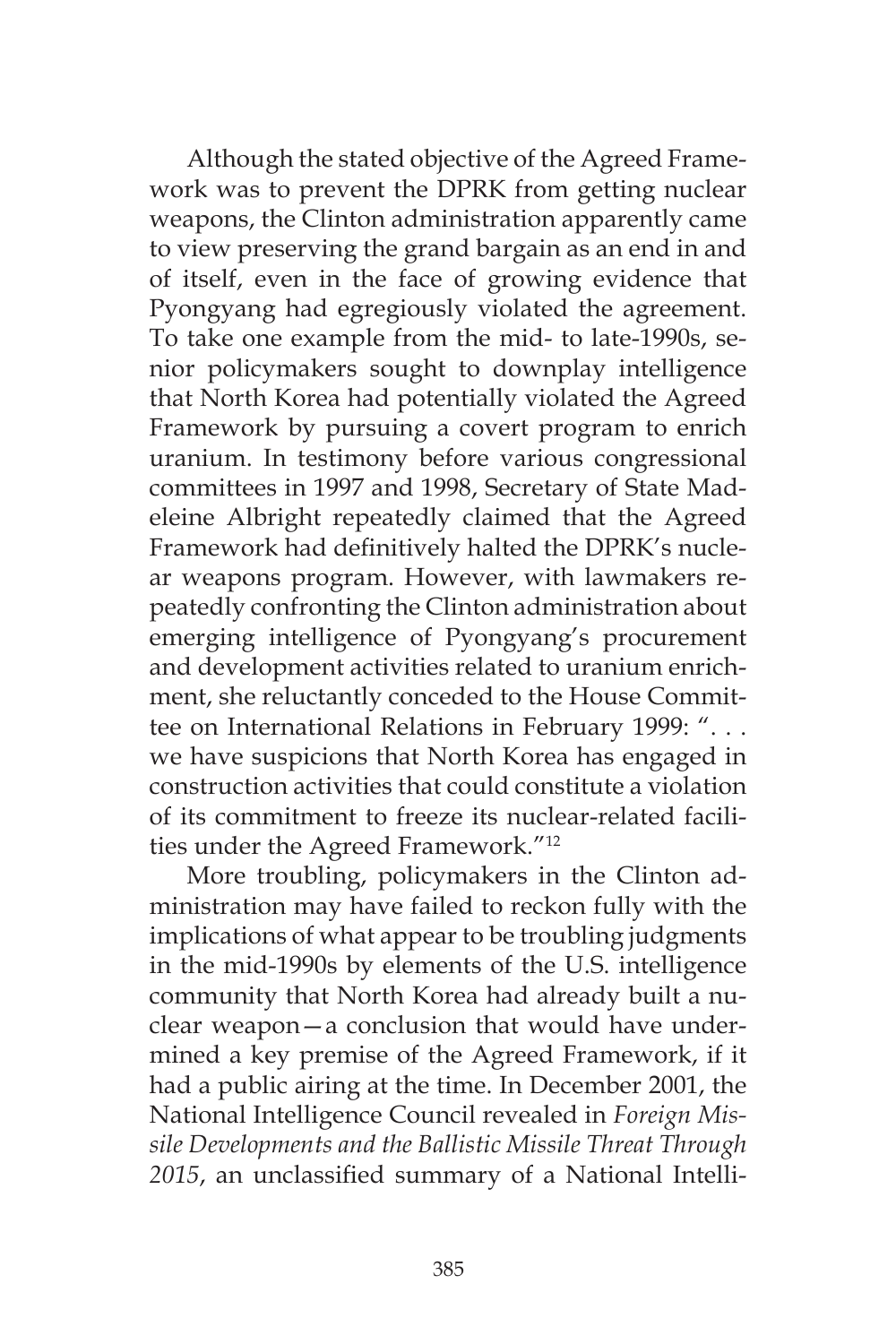gence Estimate (NIE), that the intelligence community had already concluded in the mid-1990s, apparently after the Agreed Framework had been signed, that Pyongyang had built as many as two nuclear weapons:

The Intelligence Community *judged in the mid-1990s* that North Korea had produced one, possibly two, nuclear weapons, although the North has frozen plutonium production activities at Yongbyon in accordance with the Agreed Framework of 1994 (emphasis added).13

In November 2002, the CIA subsequently provided to Congress an unclassified estimate on North Korea's nuclear program that repeated and elaborated the claim made by the December 2001 NIE summary:

The U.S. has been concerned about North Korea's desire for nuclear weapons and *has assessed since the early 1990s* that the North has one or possibly two weapons using plutonium it produced prior to 1992 (emphasis added).14

If it is indeed true that the intelligence community arrived at this conclusion in the mid-1990s, then policymakers in the Clinton administration should have not only tasked the intelligence community to determine whether the DPRK at the time was continuing to engage in a covert nuclear program—including the development of uranium enrichment capabilities—in violation of the Agreed Framework, but also questioned the wisdom of continuing with the Agreed Framework. But they apparently chose not to do either one. As Henry Sokolski, who served as the Pentagon's Deputy for Nonproliferation under President George H. W. Bush, explained in a November 2002 article: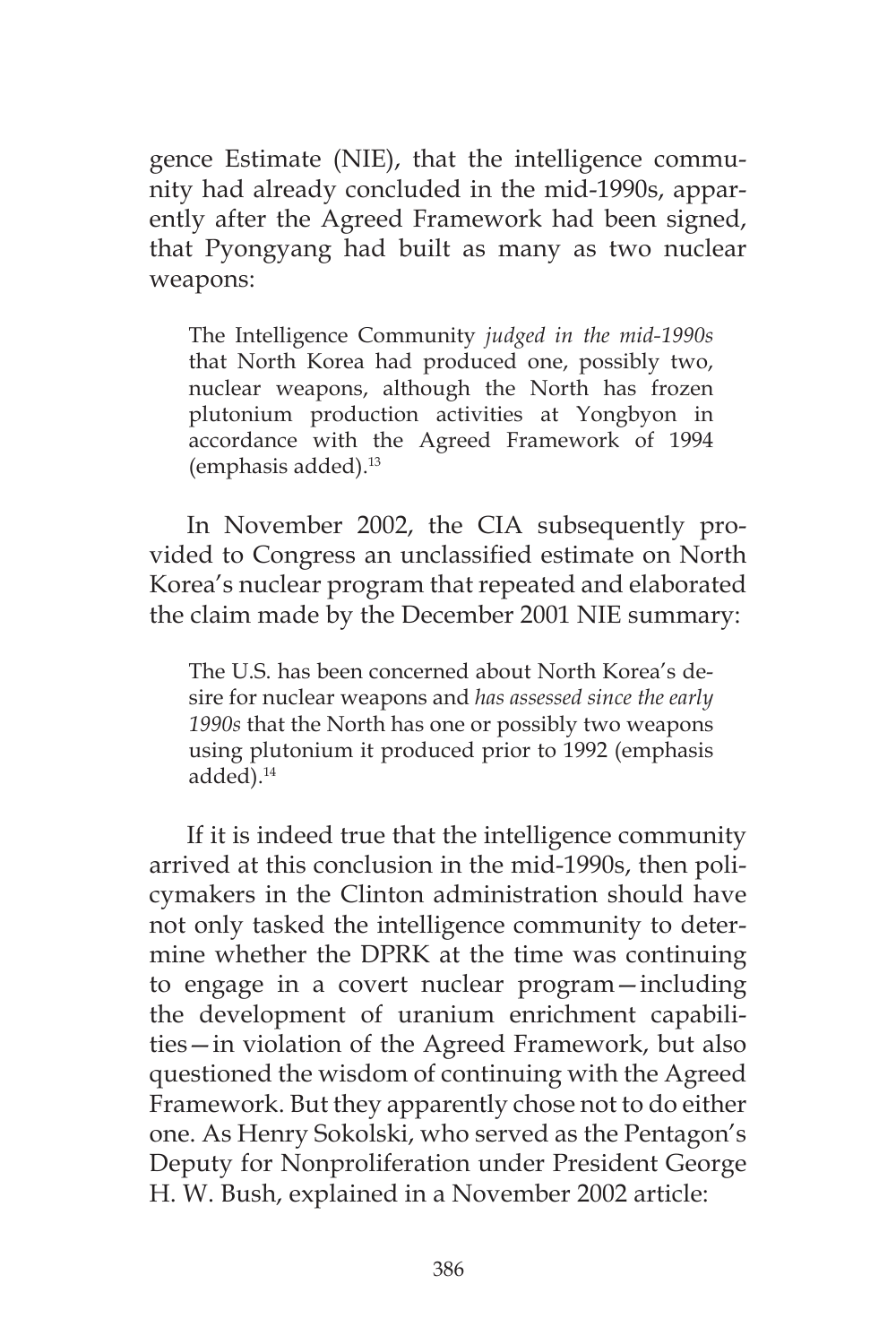If North Korea already had built one or more weapons and was hiding them in violation of the 1994 deal, wouldn't it be reasonable to assume that North Korea was still conducting a covert nuclear weapons program? *The answer from the intelligence community: Probably, but since no one had yet asked the community formally to review the matter in a national intelligence estimate, it had no definitive view* (emphasis added).15

#### Sokolski added:

Why was there no such request? Almost certainly because Clinton officials knew what the answer would be—yes—and that that would spell the end of their 1994 deal.<sup>16</sup>

Another complicating factor may have been that the Clinton administration did not want to endanger the May 1995 review conference for the NPT, in which treaty signatories were scheduled to vote on the pact's indefinite extension. What is troublesome, however, is that during this same period, the mid- to late-1990s, A. Q. Khan, the Pakistani engineer who headed a rogue international nuclear proliferation network, repeatedly visited North Korea and allegedly provided it with components and designs related to uranium centrifuges, as well as other nuclear assistance.<sup>17</sup>

### **Legacy: Pyongyang's Final Sprint to the Bomb.**

In the early years of the 21st century, the Agreed Framework began to fall apart. After President George W. Bush identified North Korea as a member of the socalled Axis of Evil in a post-September 11, 2011, State of the Union speech, U.S. diplomats confronted their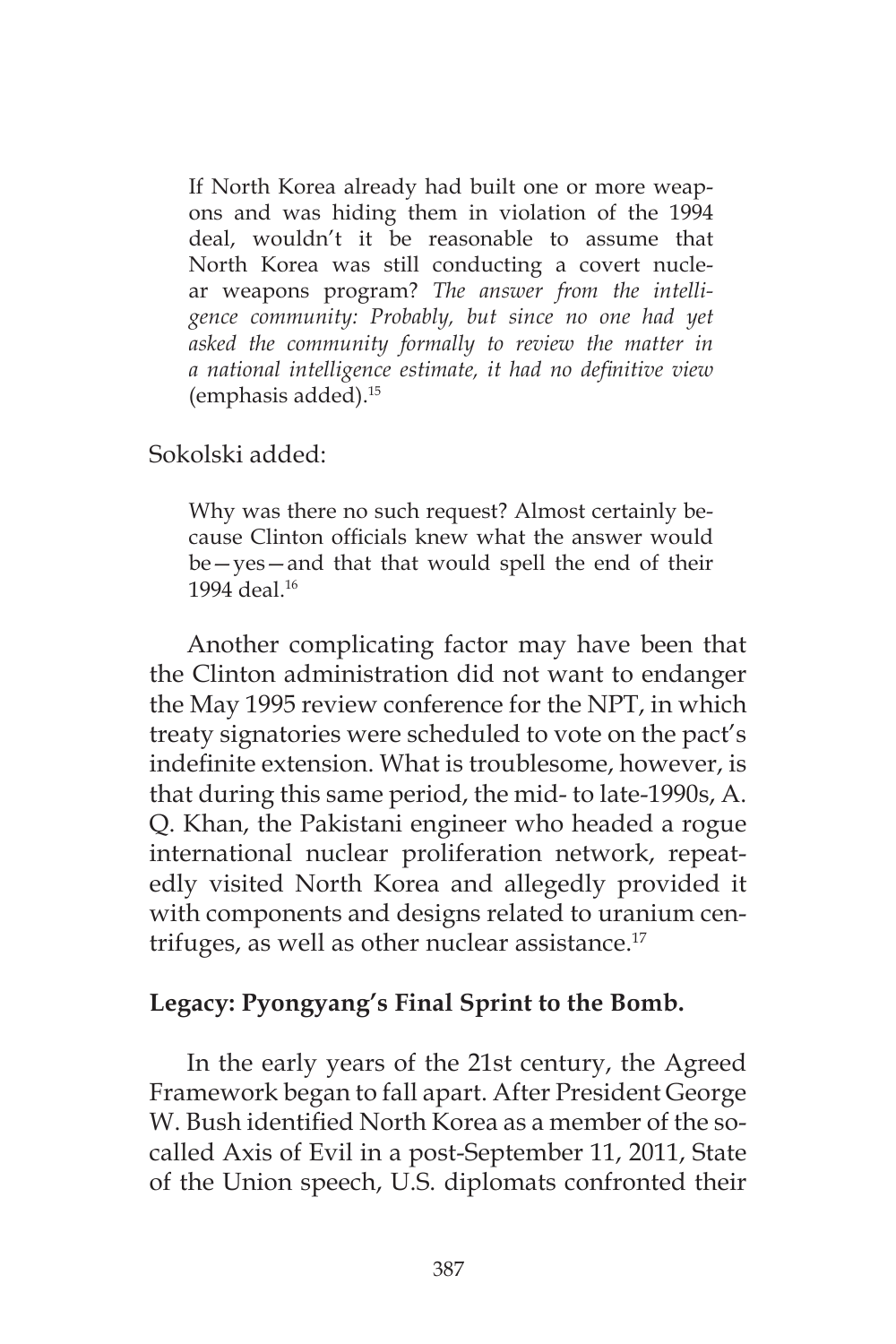North Korean counterparts with evidence of an undeclared uranium enrichment program in September 2002. Bristling at the Bush administration's more confrontational approach, Pyongyang began to reactivate dormant nuclear facilities and then withdrew from the NPT in January 2003.

Over the next 3 years, however, policymakers in the Bush administration changed course and pursued a multilateral diplomatic process with the DPRK through the so-called Six-Party Talks process that also brought Russia, China, Japan, and South Korea to the table. Although the Six-Party Talks may have enjoyed temporary—albeit limited—gains, if any questions lingered over the overall success of North Korea's long march to nuclear weapons-making capability, they were dispelled when Pyongyang detonated underground its first nuclear explosive device on October 9, 2006. It then exploded underground another nuclear device on May 25, 2009. Moreover, as DPRK officials revealed to former Los Alamos National Laboratory Director Siegfried Hecker and other nuclear specialists visiting the country in November 2010, North Korea had built a 2,000-centrifuge uranium enrichment facility with a surprising level of technical sophistication.<sup>18</sup> Equally troubling, Pyongyang was also now internationally spreading nuclear weapons-related technologies. To take a key example, a surprise Israeli air strike on a secret Syrian nuclear facility at the al-Kibar site near Deir Alzour in September 2007 led to subsequent public revelations by the U.S. intelligence community that North Koreans had actively assisted the Assad regime in building a nuclear reactor designed to produce weapons-grade plutonium.<sup>19</sup> Having successfully tested a long-range missile with direct relevance to intercontinental ballistic missile (ICBM) capability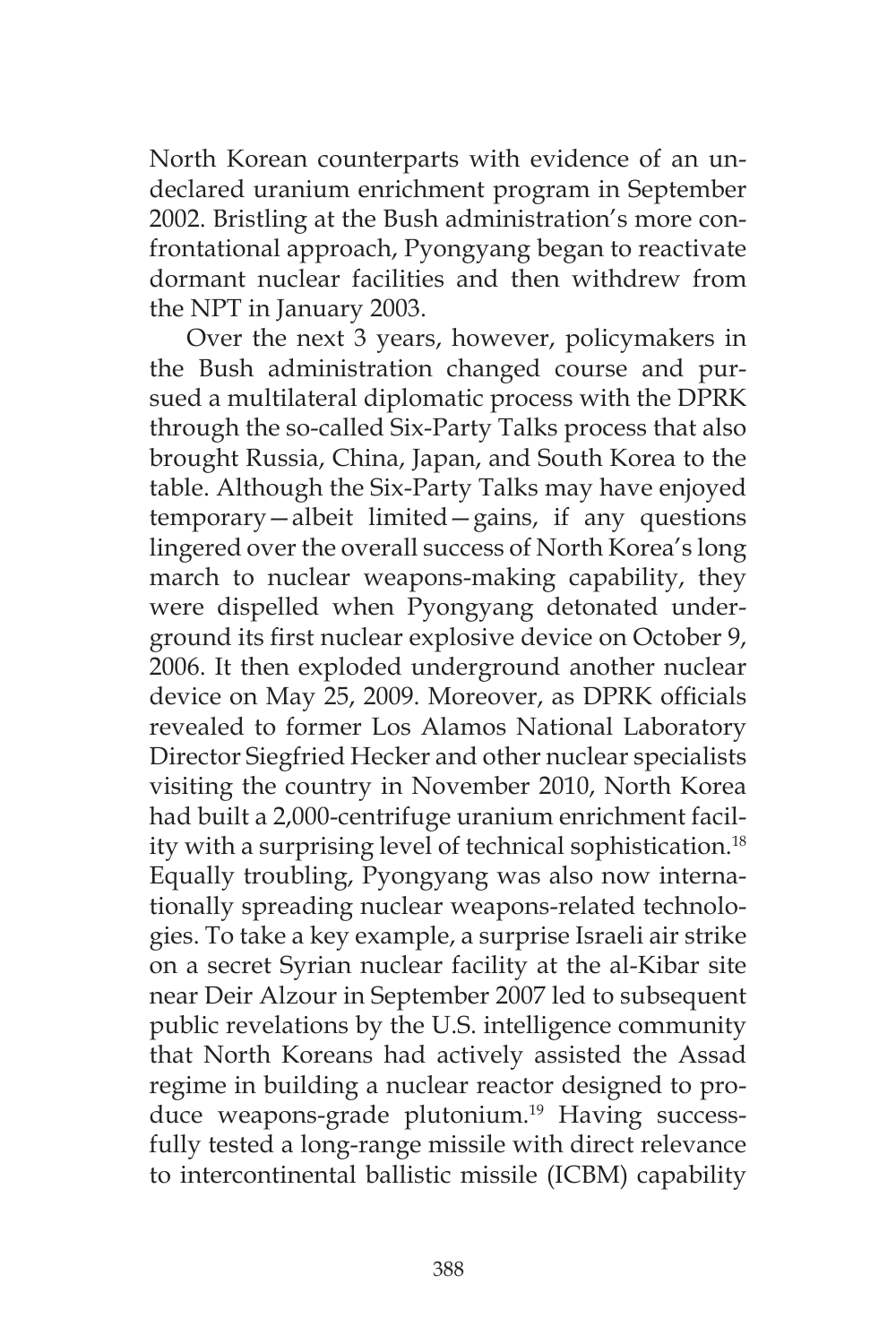on December 12, 2012, Pyongyang detonated its third nuclear explosive device on February 12, 2013, raising tensions on the Korean Peninsula and throughout the region.

In sum, after North Korea's nuclear weapons program was discovered by the U.S. Government in the early- to mid-1980s, it metastasized in the 1990s and became a full-blown proliferation nightmare in the 2000s. What is worrisome is that the available record of declassified intelligence about the North Korean nuclear case appears to suggest that policymakers in both Democratic and Republican presidential administrations—when confronted with intelligence indicators that potentially endangered their preferred policy palliatives towards Pyongyang—did not always want to know.

# **FAILURES OF INTELLIGENCE DEMAND IN THE IRANIAN CASE**

Although the United States has helped lead international efforts to stop the Islamic Republic of Iran from developing the capability to build a nuclear weapon on increasingly short notice since 2003, Tehran has consistently refused to yield. Now Israeli officials whose country Iranian President Mahmoud Ahmadinejad has threatened to "wipe off the map"—have warned that Iran's nuclear program is about to enter a so-called zone of immunity, a state of technological progress in which not even a military strike may prevent, with much confidence, the current Iranian regime from eventually building a nuclear weapon. Nonetheless, President Obama has repeatedly stated his belief that "there is still time and space to pursue a diplomatic solution."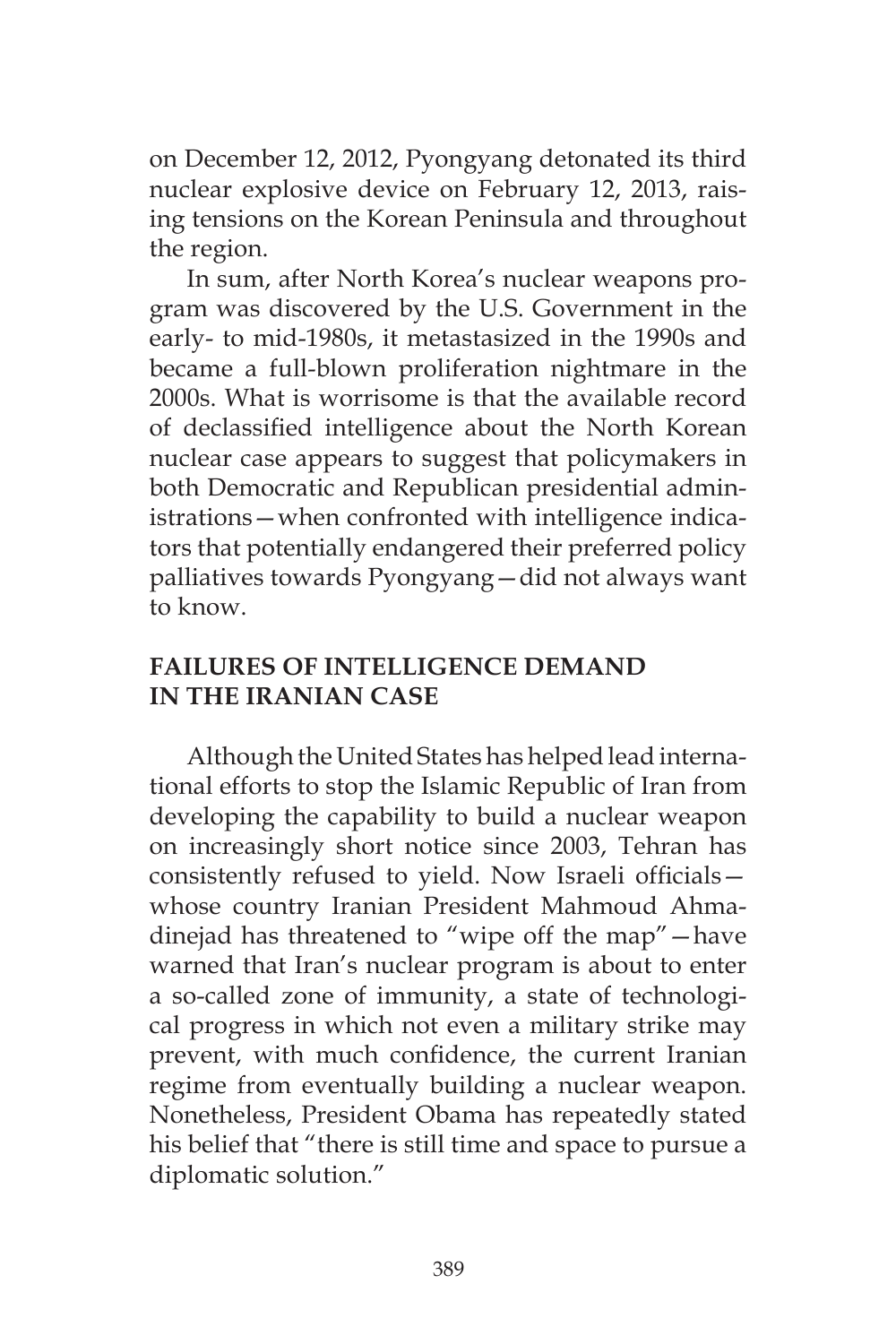Here, it is important to recall once again that the available record of declassified intelligence on Iran's nuclear program is currently much more limited than the available record on North Korea's program. As a result, conclusions about the nonuse or abuse of proliferation intelligence in the Iranian case will be inherently more tentative than in the North Korea case. That said, what is troubling is how so-called realist foreign policy analysts are now urging the United States to "handle" Iran's accelerating march to nuclear weapons-making capability "like North Korea"—which is to say, to try to negotiate a grand bargain, if nothing else, to decrease tensions, but also to be prepared to accept a nuclear-armed Iran.<sup>20</sup> Such advice is wrongheaded, and a closer examination of key failures of intelligence demand with regard to the Iranian nuclear program can help policymakers refine and revise their nonproliferation and counterproliferation strategies, and hopefully avoid a North Korea-like outcome in Iran's case.

## **Halting the Shah's March to Nuclear Weapons-Making Capability.**

In the early-1970s, Iran's Shah Mohammad Rez Pahlavi announced plans to initiate a civil nuclear program in his country. Towards that end, he not only struck power reactor deals with French and West German nuclear suppliers, but also offered to buy nuclear reactors from the United States. Despite warnings from elements of the U.S. intelligence community that the Shah's pro-Western government might use a civil nuclear program to pursue specific technologies and eventually acquire a nuclear weapons-making capability, the Gerald Ford administration initially worked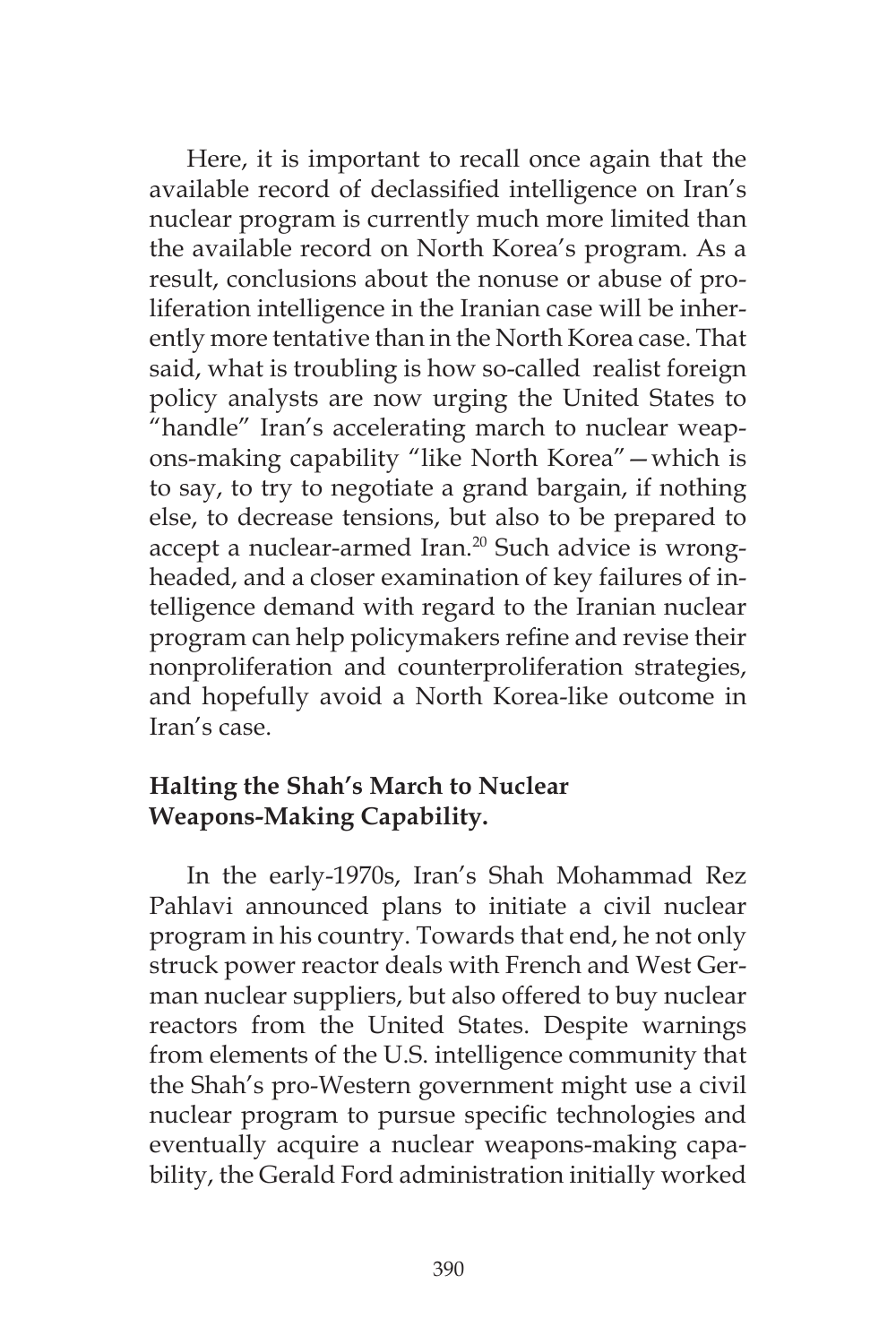to conclude a bilateral agreement for civil nuclear cooperation that would "accommodate Iranian demands" for some level of access to weapons-relevant nuclear fuel-making technologies like reprocessing to separate plutonium from spent nuclear fuel. However, when President Ford announced sweeping changes to America's nuclear export and nonproliferation policies in October 1976, his announcement effectively foreclosed U.S. efforts to provide Iran with access to reprocessing. Although President Jimmy Carter apparently momentarily reversed his predecessor's decision on providing Tehran with access to reprocessing, the possibility of any U.S. civil nuclear cooperation with Iran ended with the Shah's overthrow in the country's 1979 Islamic Revolution.

In 1974, as the Shah started to ramp up efforts to building a civil nuclear program, America's nuclear export and nonproliferation policies were being rocked by Smiling Buddha, India's May 18th detonation of a nuclear bomb. What disturbed policymakers and lawmakers in Washington, DC, was that New Delhi had obtained the plutonium for the bomb using a reactor that Canada had built for India to use "for peaceful purposes only" and heavy water to moderate the reactor that the United States had supplied, again expressly "for peaceful purposes."21 Nonetheless, officials in New Delhi attempted to use semantics to explain away their nuclear test, describing the bomb as a so-called peaceful nuclear explosive device that had not violated **their** understanding of the terms of the nuclear cooperation agreements with the United States and Canada.<sup>22</sup>

According to declassified records, the U.S. intelligence community worried about the Shah's longterm nuclear intentions in the aftermath of India's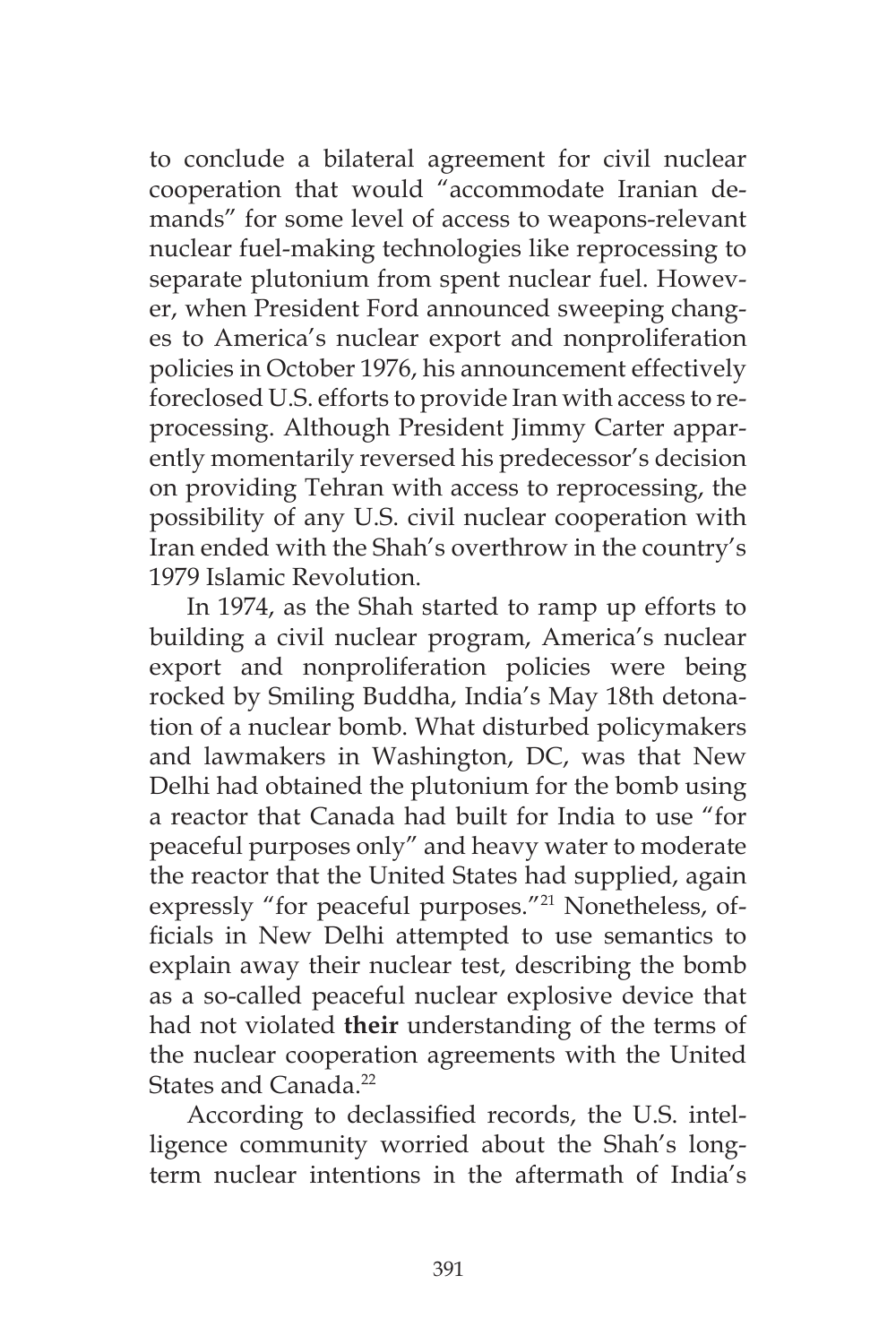nuclear test. Some intelligence analyses appeared to take little comfort that Iran had signed the NPT in July 1968 and concluded an NPT-required full-scope IAEA safeguards agreement in May 1974. For example, the CIA's Director of Central Intelligence issued *Prospects for Further Proliferation of Nuclear Weapons*, a Special National Intelligence Estimate (SNIE) dated August 1974, that cautioned:

Iran's much publicized nuclear power intentions are entirely in the planning state. . . . There is no doubt, however, of the Shah's ambition to make Iran a power to be reckoned with. If he is alive in the mid-1980s, if Iran has a full-fledged nuclear power industry and all the facilities necessary for nuclear weapons, and if other countries have proceeded with weapons development, we have no doubt that Iran will follow suit. Iran's course will be strongly influenced by Indian nuclear programs.23

Nonetheless, Secretary of State Henry Kissinger, concurrently serving at the time as the National Security Advisor, apparently prioritized the perceived benefits of a U.S.-Iranian nuclear cooperation agreement over the intelligence community's statements of the risks and pushed ahead with efforts to negotiate a deal with Tehran. But as the declassified record shows, the Ford administration internally debated how to respond to the Shah's communicated desire to reprocess spent nuclear fuel, or at least have some access to reprocessing technology. On April 22, 1975, Kissinger issued a National Security Decision Memorandum (NSDM) stating that Washington's negotiations for a nuclear agreement with Tehran should seek: ". . . to require U.S. approval for reprocessing U.S. supplied fuel, while indicating that the establishment of a mul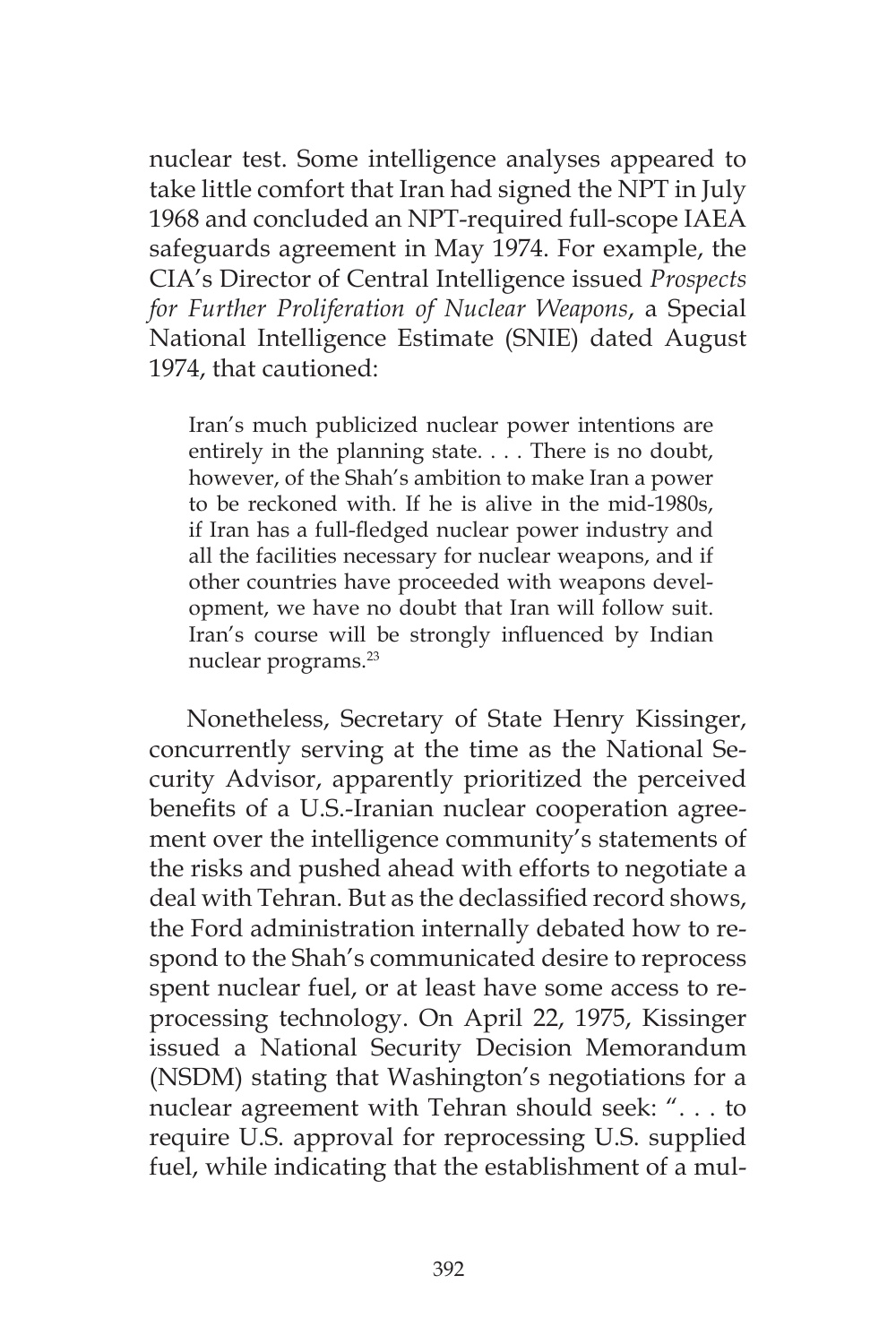tinational reprocessing plant would be an important factor favoring such approval." But the NSDM added:

As a fall back, we could inform the Government of Iran that we shall be prepared to provide our approval for reprocessing of U.S. material in a multinational plant in Iran if the country supplying the reprocessing technology or equipment is a full and active participate in the plant, and holding open the possibility of U.S. participation. The standard provisions requiring mutual agreement as to safeguardability shall apply. An expression of U.S. willingness to explore cooperation in establishing such a facility at an appropriate time should Iran so desire, may be made. $24$ 

Another option was to "buy back" spent nuclear fuel from the Iranians at market prices. Over the next 1 1/2 years, Washington and Tehran exchanged various draft agreements and wrangled over the reprocessing issue, but they found little common ground as negotiations intermittently stalled.

Nonetheless, by October 1976, President Ford effectively had foreclosed the possibility of any U.S. assistance in helping Iran to access to reprocessing technologies when he announced a major shift in America's nuclear nonproliferation and energy policies. In particular, Ford stated that the United States would defer the pursuit of activities to reprocess spent fuel, fabricate plutonium-based nuclear fuels, and export plutonium-based fuels and related technologies:

I have decided that the United States should no longer regard reprocessing of used nuclear fuel to produce plutonium as a necessary and inevitable step in the nuclear fuel cycle, and that we should pursue reprocessing and recycling in the future only if they are found to be consistent with our international objectives.25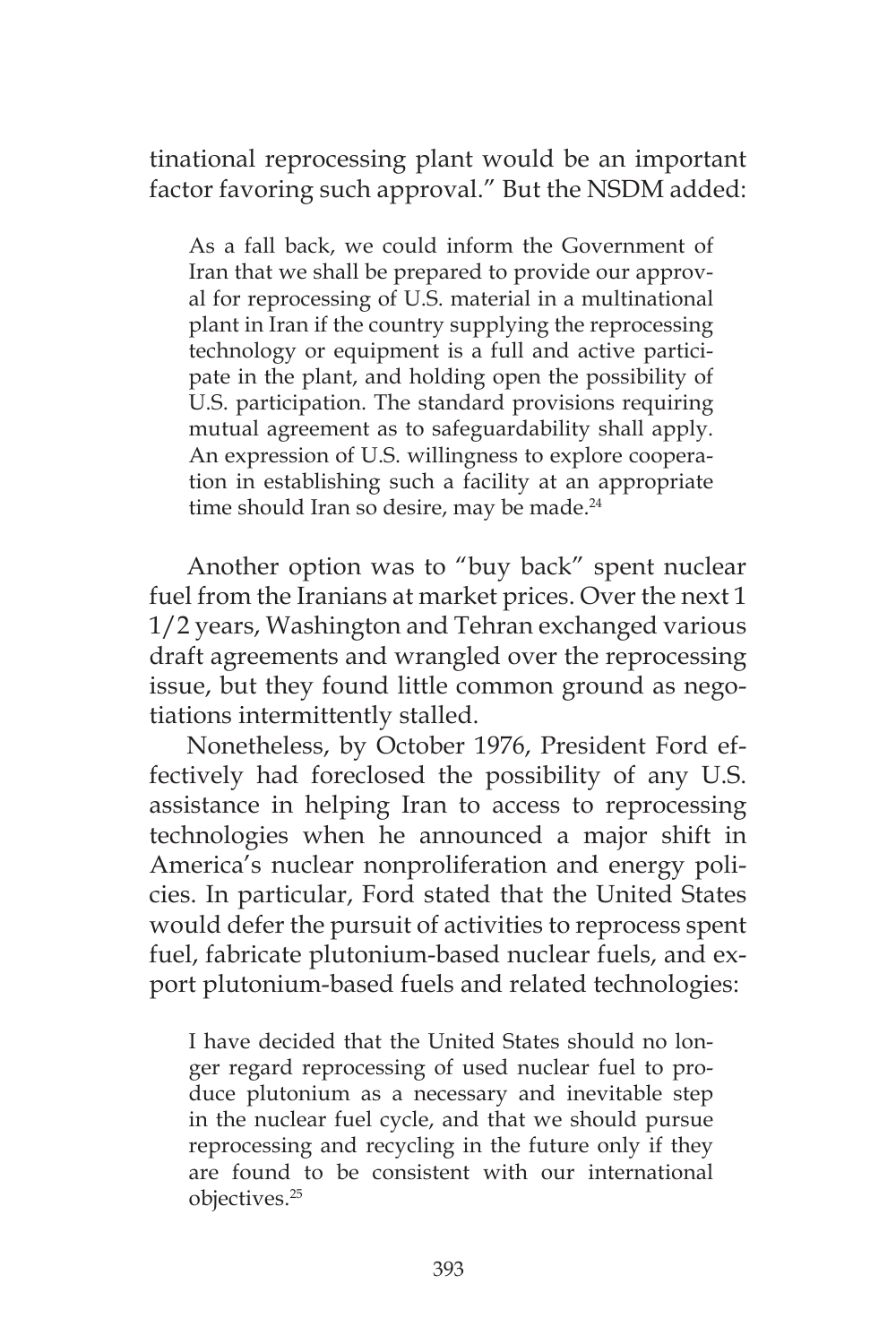One key motivating factor behind the President's decision was that the White House had assembled in mid-1976 an interagency panel—led by then Deputy Administrator of the Energy Research and Development Agency (ERDA) Robert Fri, and composed of representatives from the Arms Control and Disarmament Agency (ACDA), the Office of Budget and Management, the State Department, and other agencies to examine U.S. nuclear energy and export policy. The panel's still-classified study, known as the Fri Study, apparently offered both majority and minority recommendations on policy changes that fundamentally informed President Ford's decision to prioritize nonproliferation while deferring the domestic and international promotion of reprocessing and plutoniumbased nuclear fuels.

President Carter made the Ford administration deferral policy "indefinite" in April 1977 but nonetheless apparently moved to reverse the Ford administration's decision to prevent Iran from getting reprocessing during a one-on-one meeting with the Shah in December 1977. Drawing on firsthand interviews with aides to President Carter, nuclear nonproliferation expert Henry Sokolski wrote in March 2005:

In an effort to show support for the Shah, President Carter visited Iran in late December 1977. At the time, it was U.S. policy to export U.S. reactors but not to share reprocessing or enrichment technology with any state, Iran included. Yet, when he met with the Shah, Carter, to the amazement of his aides, cast U.S. nuclear policy aside and orally assured the Shah that he could have anything nuclear he wanted from the United States, including reprocessing, if he liked.<sup>26</sup>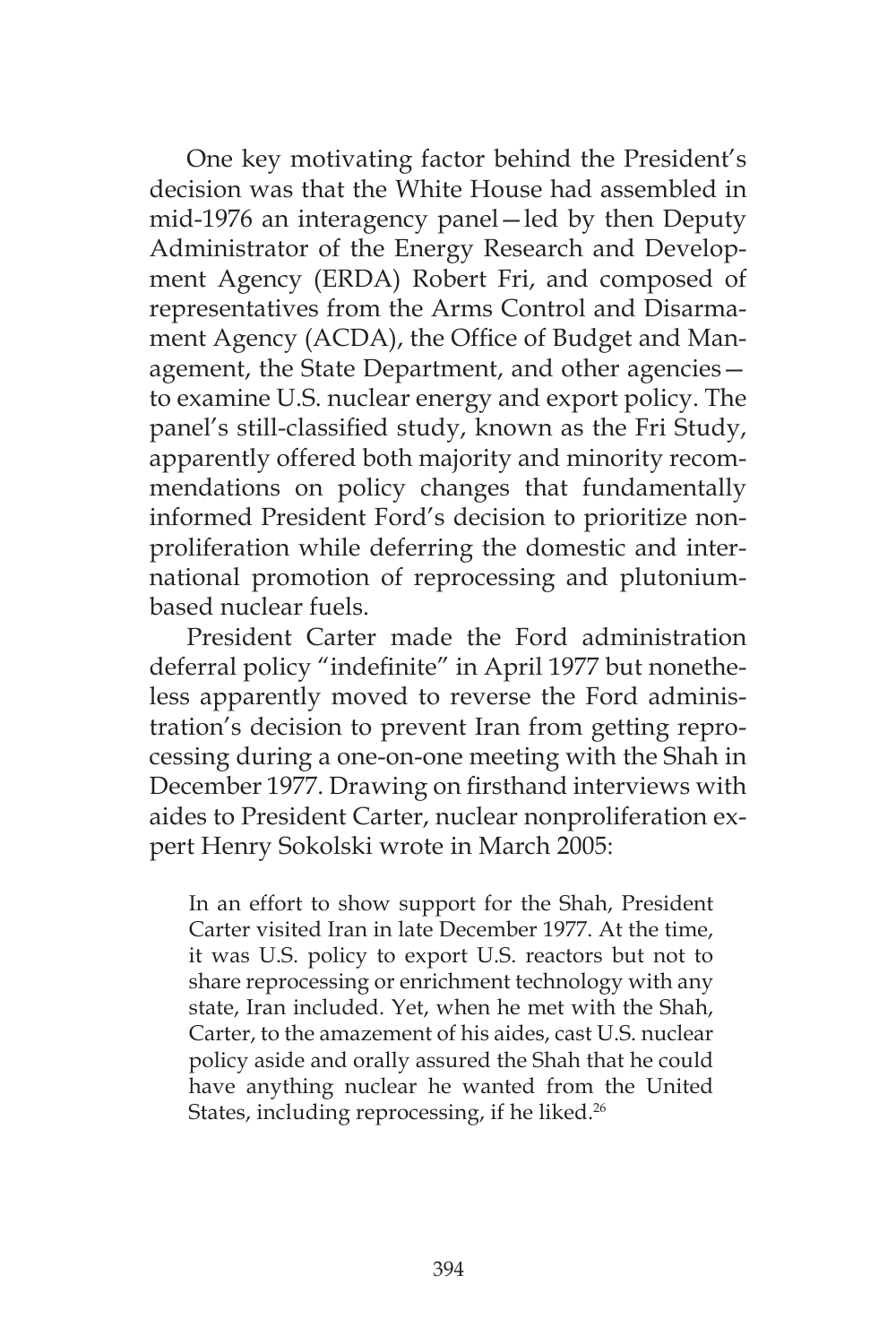That said, the possibility of any substantive U.S. civil nuclear cooperation with Tehran ended with the fall of the Shah in the 1979 Iranian Revolution. Indeed, the new theocratic regime in Tehran would temporarily put Iran's push for a civil nuclear program on the backburner, but it would not abandon its nuclear efforts completely.

### **Failing to Reckon with Iran's Chinese Nuclear Connection.**

Consumed by the Iran-Iraq War (September 1980 to August 1988)—the bloody conflict in which Saddam Hussein's Ba'athist regime used chemical weapons against Iran and both countries attacked each other's nuclear facilities—the Iranian regime did not prioritize efforts related to acquiring a nuclear weapons-making capability for much of the 1980s.<sup>27</sup> However, after the war's conclusion, Iran initiated a tenacious and often covert campaign to gain access to nuclear materials, technologies, and know-how, seeking help from entities in China, Russia, and elsewhere, to acquire elements necessary for developing the capability to make a nuclear weapon on ever-shorter notice.

In response, policymakers in the Clinton administration—who claimed to be gravely concerned about Iranian nuclear proliferation activities—attempted to pressure both Moscow and Beijing to curb their permissive nuclear policies towards Iran by dangling before each the possibility of concluding a muchcoveted bilateral civil nuclear cooperation agreement with the United States. Although it appears that the U.S. intelligence community was deeply concerned about Chinese and Russian assistance to Iran's nuclear programs, the Clinton administration decided to treat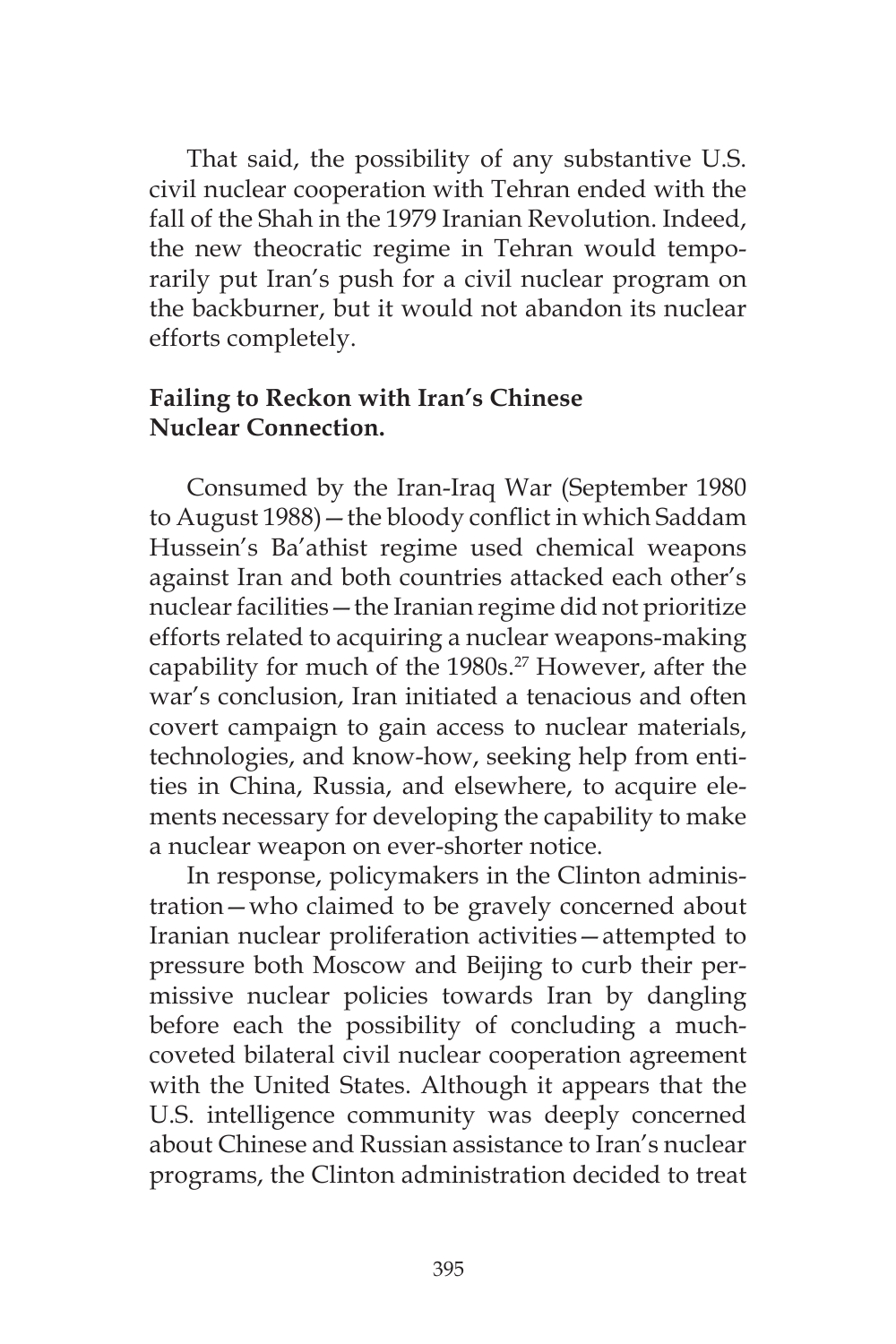the two countries differently, pushing to fully implement a U.S. civil nuclear cooperation agreement with China, while holding off on even negotiating a similar agreement with Russia.

While the U.S. Government has not yet declassified much intelligence from the 1990s related to Sino-Iranian and Russo-Iranian civil nuclear relations, various unclassified reports to Congress help to give a sense of the intelligence community's worries about such relationships during the period. For example, a September 1996 report by the Congressional Research Service (CRS) noted concerns that "[s]ince the 1980s, China has agreed to provide nuclear technology to Iran . . .," adding: "There is concern about Iran's nuclear collaboration with Pakistan, long a recipient of Chinese assistance."28 Of note, the CRS report elaborated on aspects of Sino-Iranian nuclear collaboration that the intelligence community found problematic such as:

*Secret Cooperation.* U.S. and European intelligence reportedly found that, since 1988, 15 Iranian nuclear engineers from Iran's nuclear research center at Esfahan have been secretly trained in China; that a secret Iranian-Chinese nuclear cooperation agreement dates from after 1985; and that China transferred designs and technology for reactor construction and other projects at Esfahan. . . .29

and:

*Other Controversial Deals.* The China National Nuclear Energy Industry Corporation reportedly plans to sell Iran a facility to convert uranium ore into uranium hexafluoride gas, which could be enriched to weapons-grade material. U.S. policy is complicated by the fact that Westinghouse Electric Corporation wants to sell equipment to the Chinese company. According to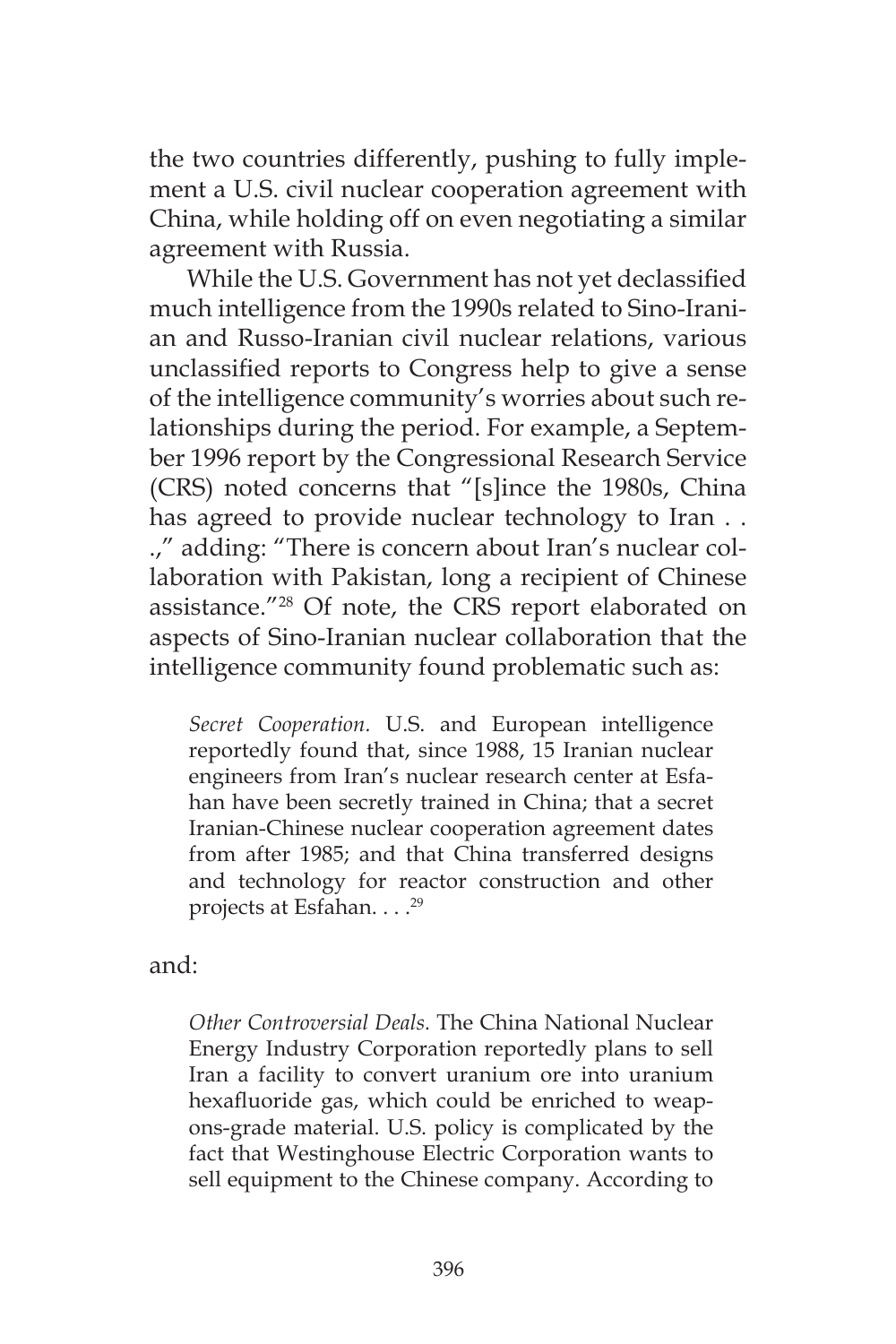intelligence reports, the deal is proceeding with Chinese nuclear experts going to Iran to build the new uranium conversion plant near Esfahan.<sup>30</sup>

Indeed, only a few months earlier, Congressman John Spratt, Jr., (D-South Carolina) had publicly warned about China's alleged cooperation with Iran on a uranium conversion facility during a June 1996 floor speech: "China is assisting Iran in building a uranium hexafluoride [HEX] facility which converts uranium into a gaseous form so it can be diffused to produce highly enriched uranium."31 But perhaps most alarmingly, the CIA's Nonproliferation Center subsequently issued a July 1997 report bluntly stating that "China [in the latter half of 1996] was the single most important supplier of equipment and technology for weapons of mass destruction [WMD]" worldwide (emphasis added).32

The intelligence community in the 1990s also had strong concerns about Russo-Iranian nuclear cooperation. According to news reports from the middle of the decade, the Clinton administration—concerned that Russian assistance to Iran might come to entail uranium enrichment or other nuclear fuel-making technologies—took the unprecedented step of directly sharing U.S. intelligence findings on Iran's suspected nuclear weapons program with the Kremlin, in the hopes of persuading Russia to end all nuclear assistance to Iran.33 Although it appears that Moscow subsequently refrained from direct assistance to Iranian efforts to gain nuclear fuel-making technologies, the Director of Central of Intelligence (DCI) nonetheless warned Congress in an unclassified September 1997 report: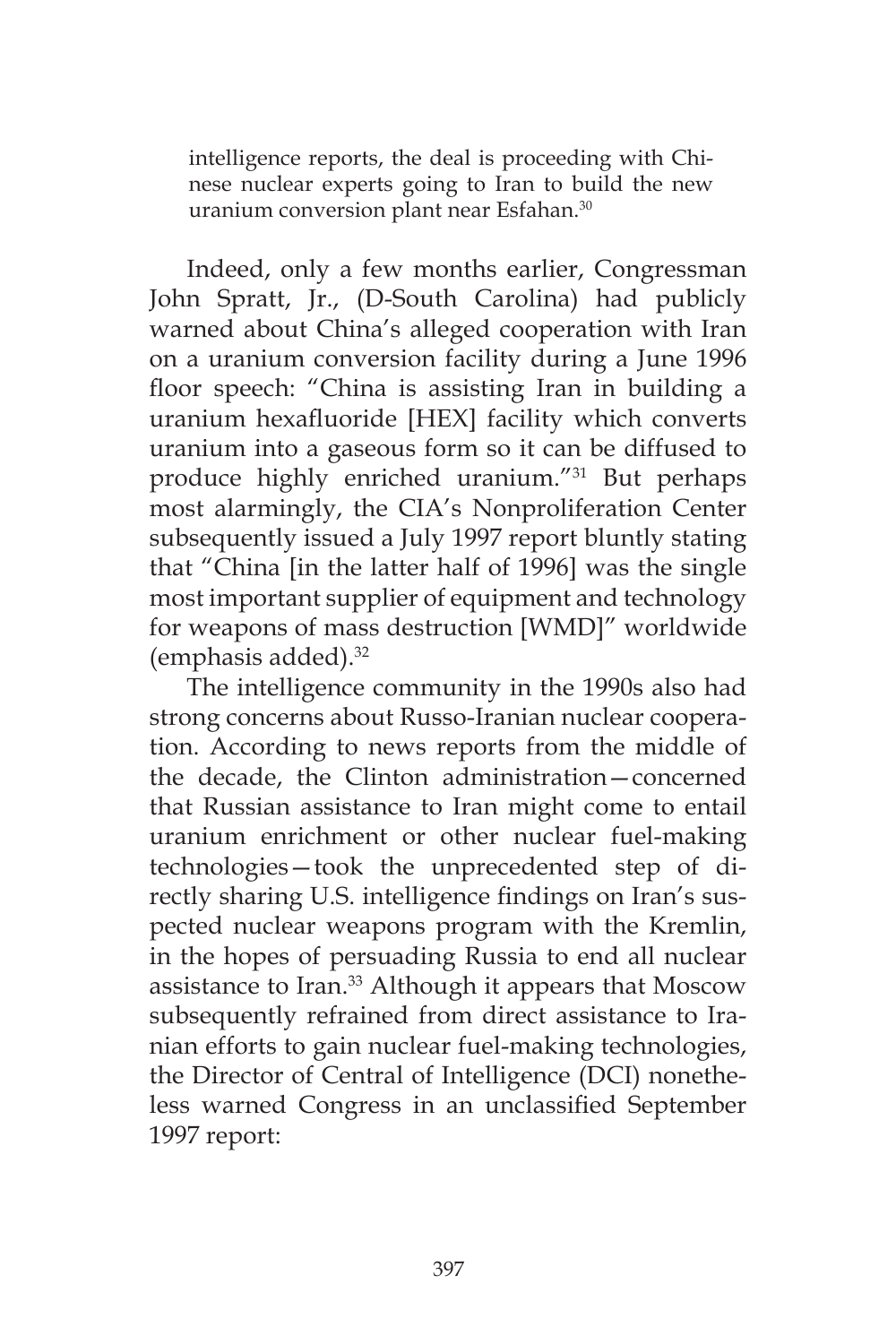Russian entities continued to market and support a variety of nuclear-related projects in Iran in 1997, ranging from the sale of laboratory equipment for nuclear research institutes to the construction of a 1,000-megawatt nuclear power reactor in Bushehr, Iran, that will be subject to . . . IAEA safeguards. These projects, along with other nuclear-related purchases from abroad, helped to build Iran's nuclear technology infrastructure, which in turn would be useful in supporting nuclear weapons research and development.34

However, the DCI's report tentatively added:

Russia has committed to observe certain limits on its nuclear cooperation with Iran. For example, President [Boris] Yel'tsin has stated publicly that Russia will not provide militarily useful nuclear technology to Iran.

The Clinton administration decided to take markedly different approaches when it came to linking the possibility of U.S. civil nuclear cooperation to changes in Russia's and China's respective behaviors towards Iran's nuclear program. On the one hand, President Clinton—following President Bush's policy precedent—declined even to negotiate with the Kremlin for an agreement to permit bilateral civil nuclear cooperation until Russia had ended all nuclear, advanced conventional military, and missile assistance to Iran.35 One particular sticking point was Moscow's decision to try to complete the construction of Iran's light water reactor at Bushehr.

On the other hand, the President decided to positively respond to Beijing's request that Washington fully implement the controversial U.S.-Chinese civil nuclear cooperation agreement. After the Reagan administration had negotiated and signed the bilateral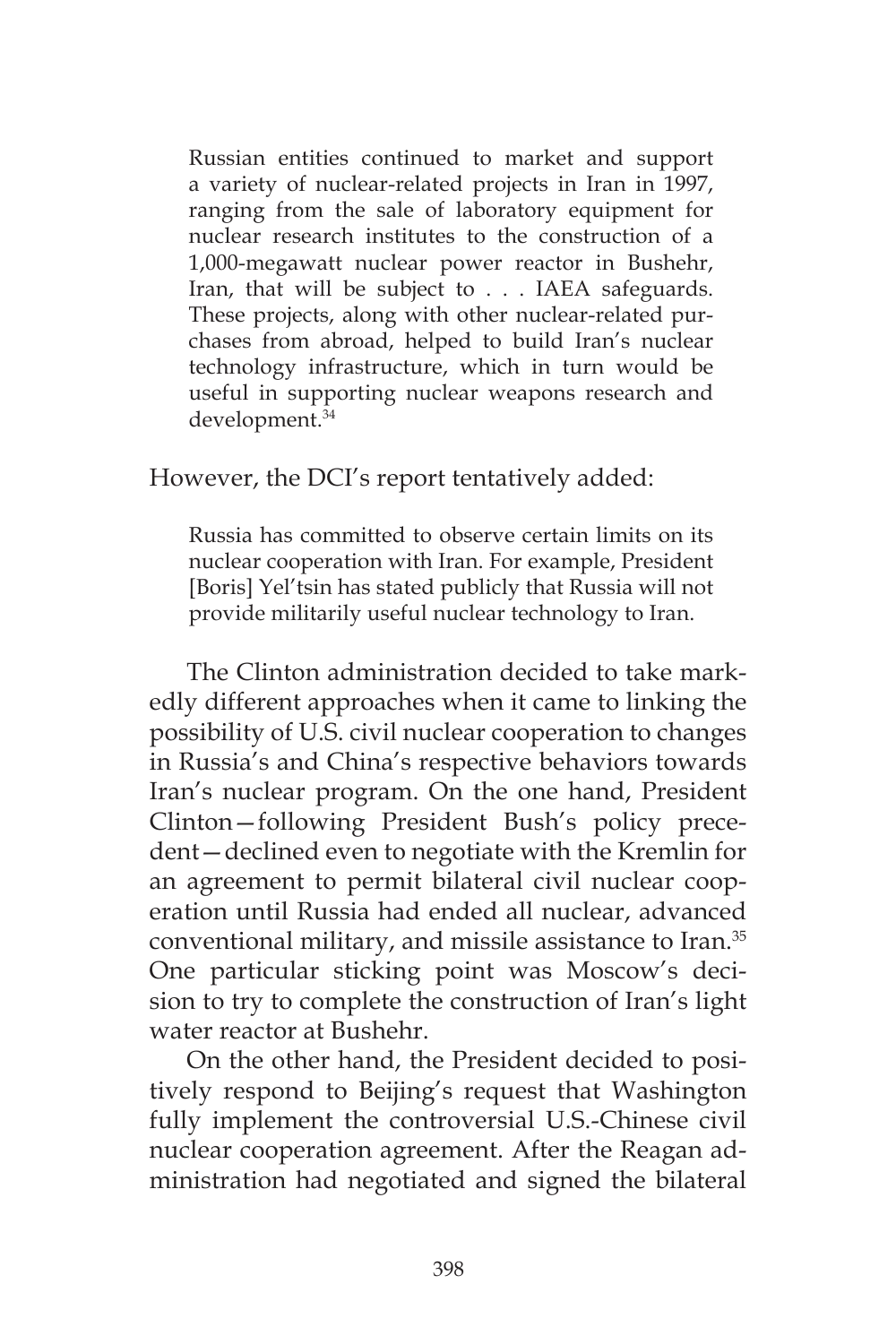agreement in July 1985, Congress passed a joint resolution (Public Law 99-183) that technically allowed the agreement to enter into force, but conditioned its full implementation—e.g., the issuance of export licenses—on the President legally certifying, among other things, that China's peaceful use of U.S. nuclear exports can and will be effectively verified and that Beijing's provision of further details about its nuclear nonproliferation policies and practices conformed with Section 129 of the Atomic Energy Act, which prohibits nuclear exports to countries that proliferate.

To lay the political groundwork for implementing the U.S.-Chinese civil nuclear cooperation agreement forward, senior policymakers in the Clinton administration began to tout reversals in China's historically troubling nuclear policies—in particular, its nuclear practices towards Iran. For example, State Department official Robert Einhorn told lawmakers in September 1997 that China had cancelled its controversial project to build a uranium conversion plant in Iran, although he conceded that the Chinese still had provided the Iranians with blueprints to build the problematic facility.36 (Worse, the IAEA would subsequently reveal in a June 2003 report that China had also secretly exported in 1991 roughly one metric ton of uranium hexafluoride to Iran.<sup>37</sup> In the mid-2000s, Iran would reportedly use some of this gaseous uranium feedstock in its uranium enrichment centrifuges.) Moreover, the Clinton administration leaked the contents of a "secret" letter that Foreign Minister Qian Qichen had given to Secretary of State Madeleine Albright on the eve of a U.S.-China summit in Washington in October 1997, in which Beijing had promised not to start new nuclear projects in Iran, but only after first completing a small nuclear research reactor and a facility to fabri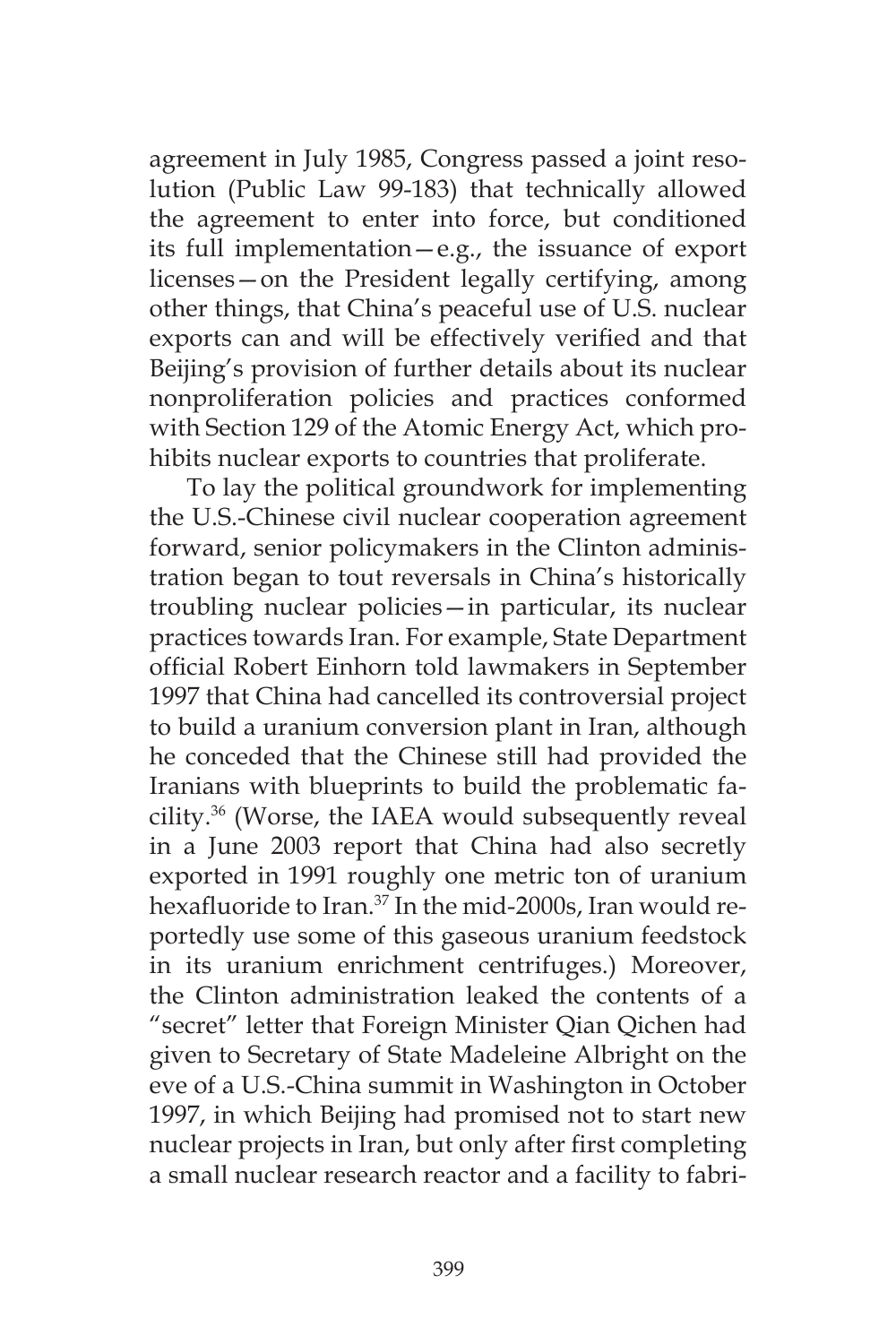cate zirconium cladding for encasing nuclear reactor fuel rods.<sup>38</sup>

In January 1998, President Clinton issued the required certifications to clear the final legal hurdles to formally begin the congressional review period for the controversial U.S.-Chinese civil nuclear cooperation agreement.<sup>39</sup> Although individual lawmakers moved to push a joint resolution of disapproval to block the U.S.-Chinese agreement's implementation, Congress as a whole did not act on the proposed joint resolution before the legislative branch's review period ended. As a result, the door to the nuclear deal's full implementation opened.

What is troubling about this episode is that, even though key elements of the intelligence community had singled out China as a worse WMD proliferator than Russia, it appears that the Clinton administration prioritized geopolitics and the U.S. nuclear industry's desire to sell nuclear goods and services to the Chinese over a principled policy on nuclear nonproliferation. By failing to hold China's proliferation activities towards Iran to a similar standard as Russia's proliferation activities, policymakers certainly gave up a point of powerful leverage on Beijing's nuclear behavior—one that conceivably could have been used to get China not only to divulge the full measure of its assistance to Iran, but also to take an even tougher stand on Iranian efforts to get nuclear weapons-making capability, especially as these efforts metastasized in the next decade.

# **Legacy: Continuing Struggle to Halt Iran's March to the Bomb.**

The controversy over the Iranian nuclear program turned into a bona fide crisis in August 2002, when the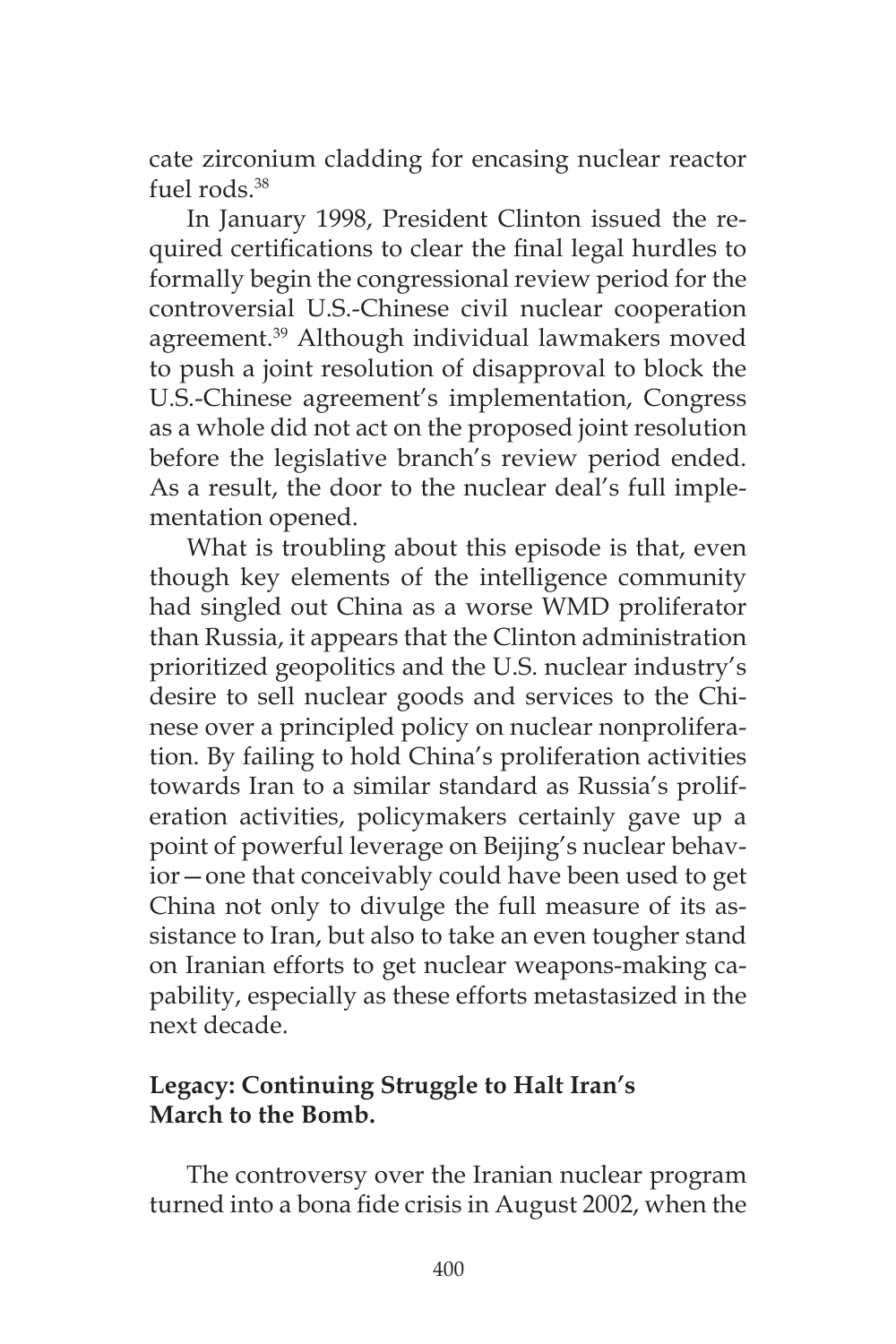IAEA learned that Iran had engaged in a host of undeclared nuclear activities relevant to a weapons program for nearly 2 decades. Iran, as a signatory to the NPT, had obligated itself to make correct and complete declarations of its nuclear material and related activities to IAEA inspectors. As a result, then-IAEA Director General Mohamed ElBaradei reported in June 2003 that Iran had "failed to meet its obligations" under its NPT-required nuclear transparency and inspections agreement with the IAEA, and he urged Iran to fully cooperate with nuclear inspectors so they could provide credible assurances regarding the [current and future] absence of undeclared nuclear activities.

Yet despite nearly a decade's worth of U.S.-led international efforts to use diplomacy and pressure to change Iranian behavior, the regime in Tehran to this day has refused to take IAEA-required actions that would help allay international worries about its nuclear program; they instead pursued technical capabilities that have shrunk the amount of time that it needs to make its first nuclear weapon.<sup>40</sup> What is troubling is the extent to which China and Russia have acted to slow or halt Western efforts to get the UN Security Council to impose sanctions on Iran's ongoing noncompliance with its international nuclear nonproliferation obligations, especially in recent years. But just as President Clinton conceded a point of leverage on Beijing's nonproliferation policy by fully implementing the U.S.-Chinese civil nuclear cooperation agreement in March 1998, so President Obama conceded leverage on Moscow's nonproliferation policy by successfully concluding the controversial U.S.-Russian civil nuclear cooperation agreement in January 2011.

Given that the U.S. Government so far has declassified very little intelligence related to Iranian nuclear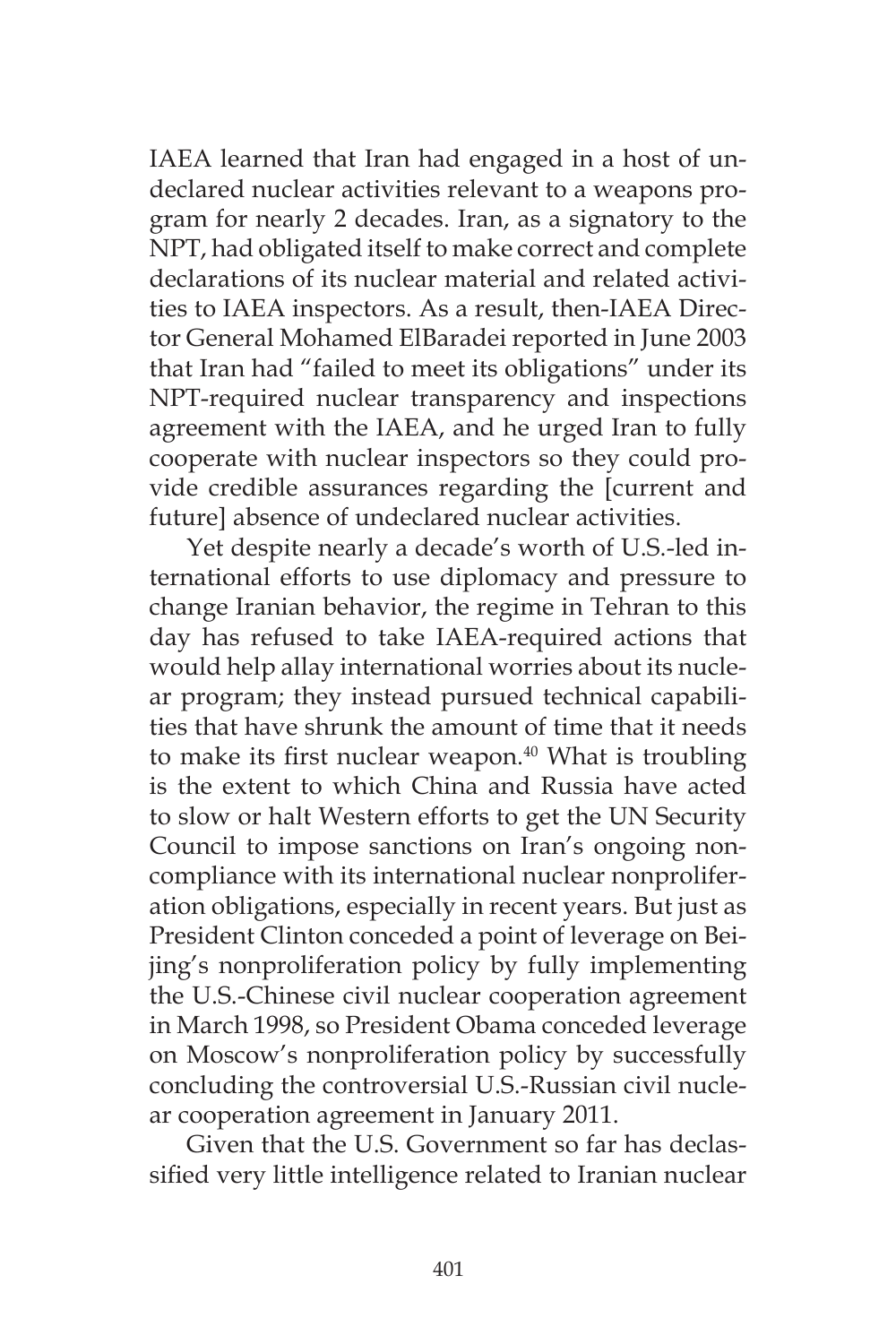proliferation efforts during the 2000s, a thorough examination of any nonuse or abuse of proliferation intelligence on Iran during this period remains beyond the scope of this chapter. However, given U.S. decisionmaking with regard to assisting the Shah's nuclear program or holding accountable major supplier states relevant to the Islamic Republic's nuclear efforts, it appears that policymakers have often struggled to strike a principled balance between the objective of nuclear nonproliferation vis-à-vis Iran, and the desire to satisfy other competing geopolitical or national aims.

## **CONCLUSION**

Over the last few decades, U.S. policymakers tried to use a mixture of policies short of military action including diplomatic negotiations, economic sanctions, interdictions, and covert actions—to deal with North Korean and Iranian efforts to develop nuclear weapons-making capabilities. However, U.S. policies ultimately did not stop the DPRK from building its first nuclear explosive device, and detonating it in October 2006. Observers today rightly worry whether Iran can be persuaded or prevented from following North Korea's nuclear precedent.

As this chapter's examination of the nonuse and abuse of proliferation intelligence in the cases of Iran and North Korea suggests, despite a long tradition of official statements about how nuclear proliferation poses the gravest danger to the United States and its allies, U.S. policymakers in both Democratic and Republican presidential administrations sometimes have tended to subordinate nuclear nonproliferation policy to other international or domestic concerns—even in the face of proliferation intelligence that counseled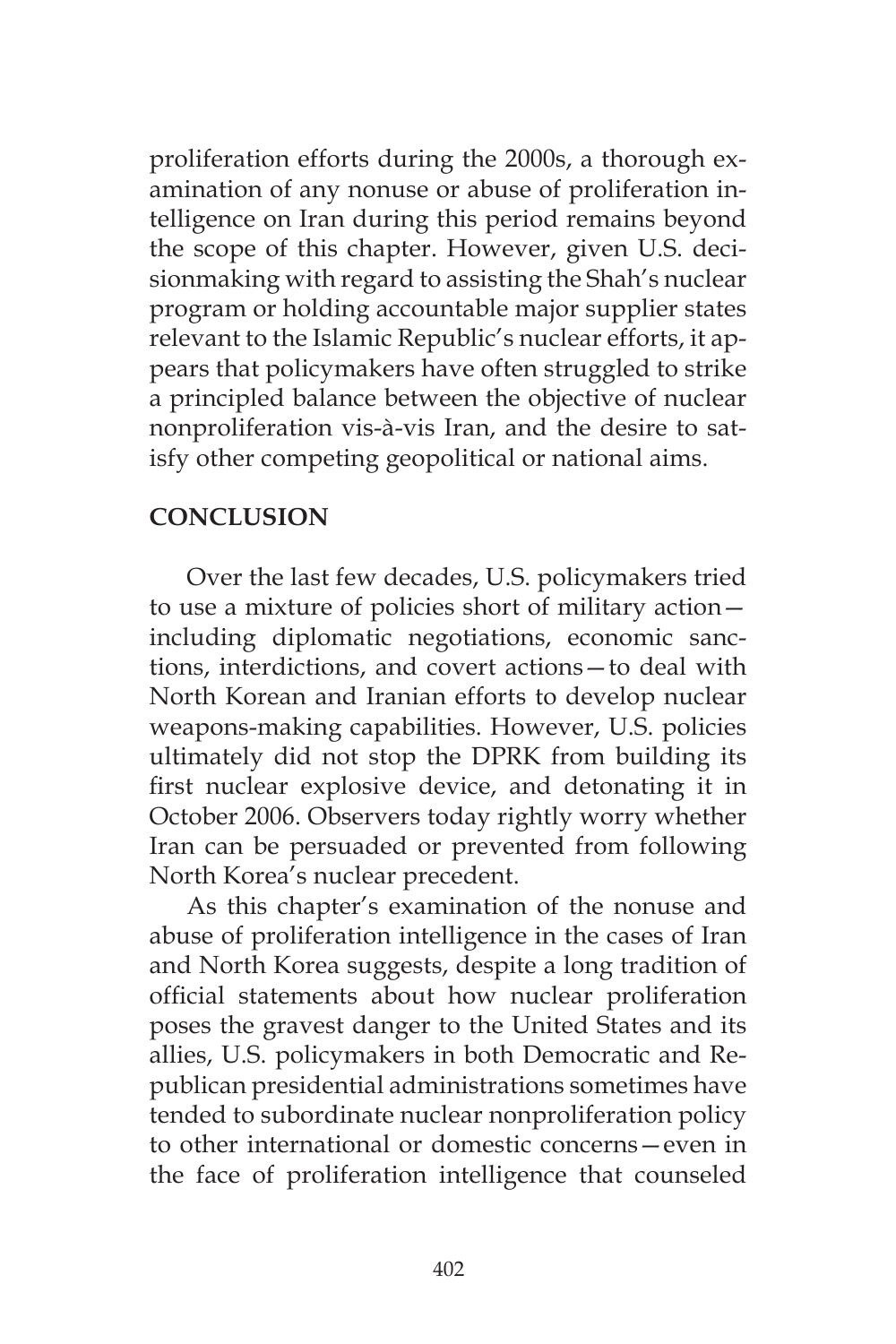otherwise. In turn, this tendency has served at times to frustrate, if not also undermine, the very aims of nuclear nonproliferation policy. What is worrisome is that it was often when proliferation problems metastasized and became far less manageable that risks of subordinating nuclear nonproliferation policy came to be more fully appreciated.

The failures of intelligence demand in the North Korean and Iranian nuclear proliferation cases raise a significant and thorny issue—namely, if policymakers will not be more hardnosed and act on timely intelligence early on, when a proliferation case is still manageable and easier to respond to, then might they be even less likely to take meaningful yet more difficult actions later, when the case becomes much less manageable and much more dangerous? The answer appears to a tentative and regrettable "yes." However, there is ground for modest hope. Indeed, if policymakers in the Executive Branch, as well as lawmakers in Congress who oversee them and other interested parties, soberly examine and attempt to apply the lessons learned of these and other past instances when the demand-side problem of proliferation intelligence negatively affected U.S. policymaking, then they potentially can put themselves in a better a position to deal more effectively with current and future proliferation cases.

### **ENDNOTES - CHAPTER 14**

1. For example, see Commission on the Intelligence Capabilities of the United States Regarding Weapons of Mass Destruction, *Final Report*, March 31, 2005, available from *www.fas.org/irp/offdocs/wmd\_report.pdf*.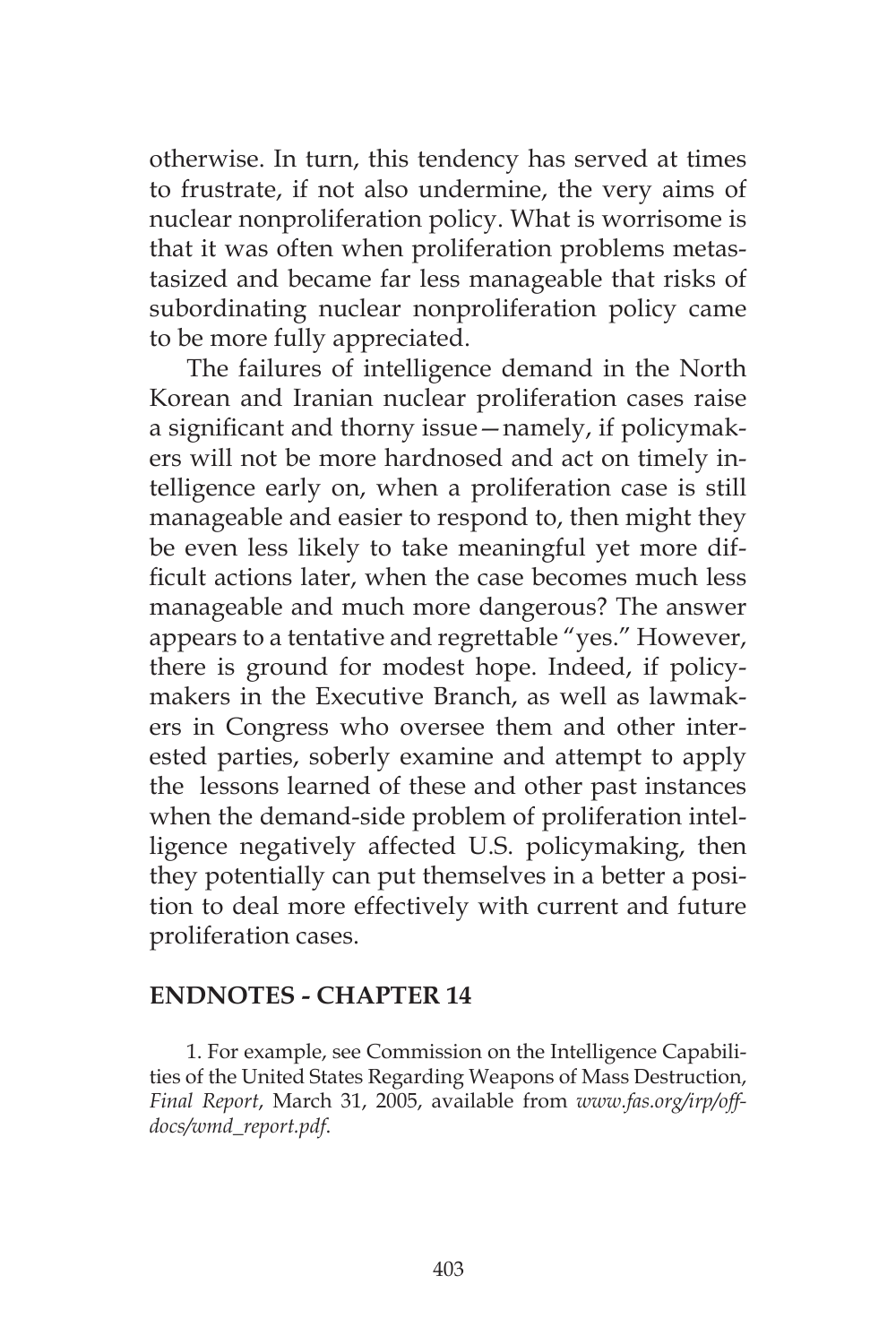2. Victor Gilinsky, "Sometimes We Don't Want to Know: Kissinger and Nixon Finesse Israel's Bomb," draft paper, August 4, 2011, available from *www.npolicy.org/article\_file/Sometimes\_We\_ Do\_not\_Want\_to\_Know\_\_Kissinger\_and\_Nixon\_Finesse\_Israeli\_ Bomb\_-\_Gilinsky.pdf*.

3. For more on this, see endnotes 12-15.

4. For example, see Central Intelligence Agency (hereinafter "CIA"), *North Korea: Nuclear Reactor,* possibly from the *National Intelligence Daily*, July 9, 1982, (formerly SECRET) declassified, available from *www.foia.cia.gov/docs/DOC\_0000453456/ DOC\_0000453456.pdf*; and CIA, *North Korea's Nuclear Efforts*, April 28, 1987, (formerly SECRET) declassified, available from *www. foia.cia.gov/docs/DOC\_0000835118/DOC\_0000835118.pdf.*

5. CIA's Directorate of Intelligence, *A 10-Year Projection of Possible Events of Nuclear Proliferation Concern*, May 1983, (formerly SECRET) declassified, available from *www.foia.cia.gov/docs/ DOC\_0000835123/DOC\_0000835123.pdf*.

6. Author's conversations with former officials in the U.S. Government and the IAEA.

7. CIA's Directorate of Intelligence, *North Korea's Expanding Nuclear Efforts*, May 3, 1988, (formerly SECRET) declassified, available from *www.foia.cia.gov/docs/DOC\_0000835120/ DOC\_0000835120.pdf*.

8. CIA, *Special Analysis: "North Korea: Nuclear Program of Proliferation Concern,"* March 22, 1989, (formerly SECRET) declassified, available from *www.foia.cia.gov/docs/DOC\_0000835122/ DOC\_0000835122.pdf*.

9. CIA, *North Korea: Increased Nuclear-Related Activity*, February 1, 1992, (formerly TOP SECRET) declassified, available from *www.foia.cia.gov/docs/DOC\_0001085723/DOC\_0001085723.pdf*.

10. *Ibid*.

11. For examples of North Korean First Vice Foreign Minister Kang Sok Ju's statements likening the imposition of sanctions to a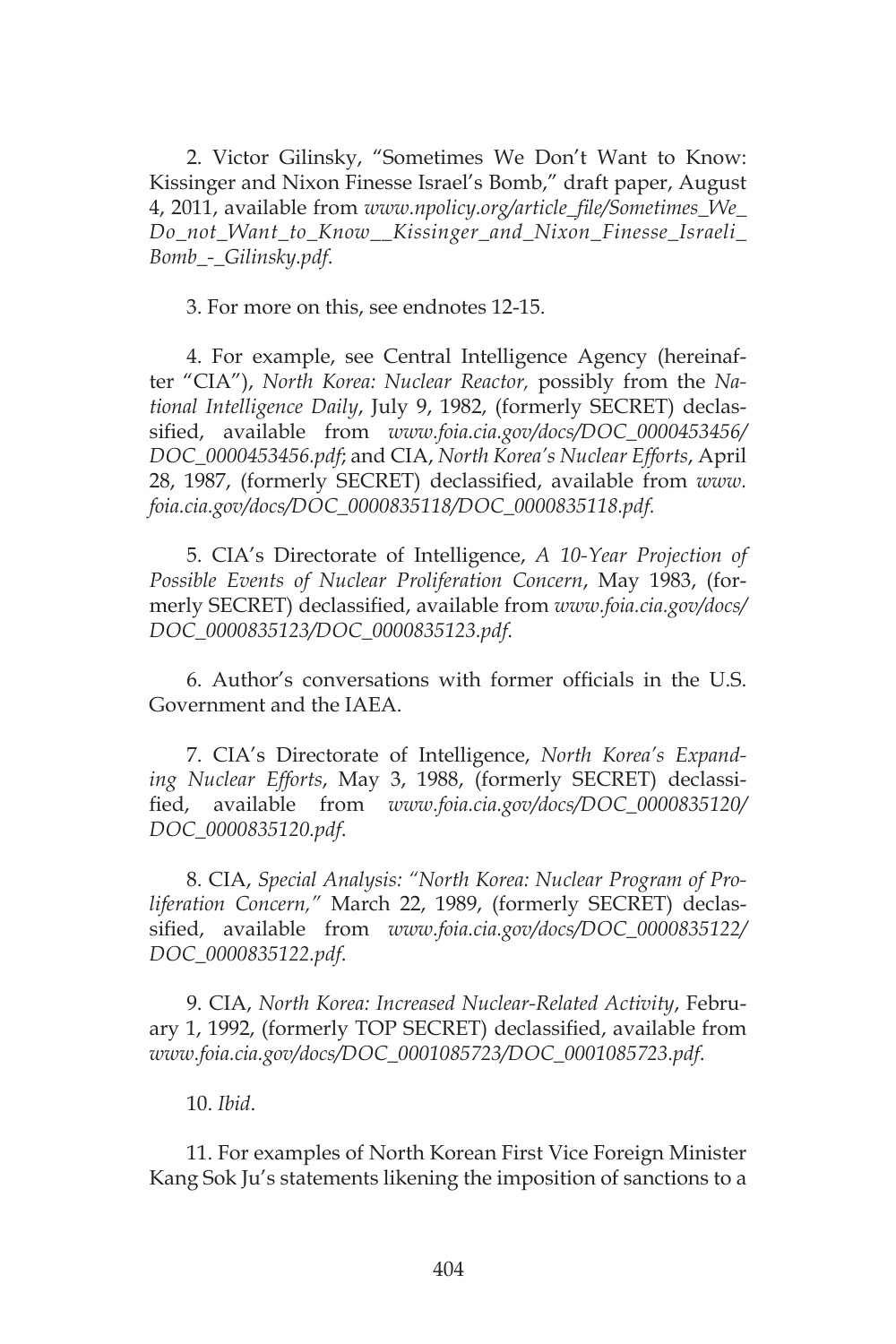war declaration or war itself, see Joel S. Wit, Daniel B. Poneman, and Robert L. Gallucci, *Going Critical: The First North Korean Nuclear Crisis*, Washington, DC: Brookings Institution Press, August 2005, pp. 55, 222.

12. Quoted from transcript of the House Committee on International Relations, "Hearing on the FY 2000 Budget," February 25, 1999, via *Congressional Quarterly Transcripts*.

13. U.S. National Intelligence Council, *Foreign Missile Developments and the Ballistic Missile Threat Through 2015*, Unclassified Summary of an NIE, December 2001, UNCLASSIFIED, a reproduction of which is available from *www.fas.org/irp/nic/ bmthreat-2015.htm*. In a 2003 essay, Jonathan D. Pollack wrangles with the implications of the December 2001 NIE summary:

If the report was claiming that U.S. intelligence analysts had concluded that North Korea had produced these weapons in the mid-1990s, it reflected either reinterpretation of old data or the inclusion of new information in older estimates. If the authors were claiming that the CIA had made this determination in the mid-1990s, then the claim is patently false, or all intelligence assessments published in the 1990s were false, in as much as the December 2001 claim contradicts all intelligence assessments published during the latter half of the 1990s.

See Pollack, "The United States, North Korea, and the End of the Agreed Framework," *Naval War College Review*, Vol. 56, No. 3, Summer 2003. Quoted by Joshua Pollack, "N. Korea: Deadly in a Snowball Fight," *Arms Control Wonk* weblog, February 7, 2010, available from *pollack.armscontrolwonk.com/archive/2615/n-koreadeadly-in-a-snowball-fight*.

14. CIA, *Untitled Estimate of North Korea's Nuclear Weapons Potential Provided to Congress*, November 19, 2002, UNCLASSIFIED, a reproduction of which is available from *www.fas.org/nuke/guide/ dprk/nuke/cia111902.html*.

15. Henry Sokolski, "Fool Us Once . . . The North Koreans Get Ready to Shake Us Down Again," *The Weekly Standard*, Vol. 8, No. 9, November 11, 2002, available from *www.weeklystandard. com/Content/Public/Articles/000/000/001/851znpbr.asp?nopager=1*.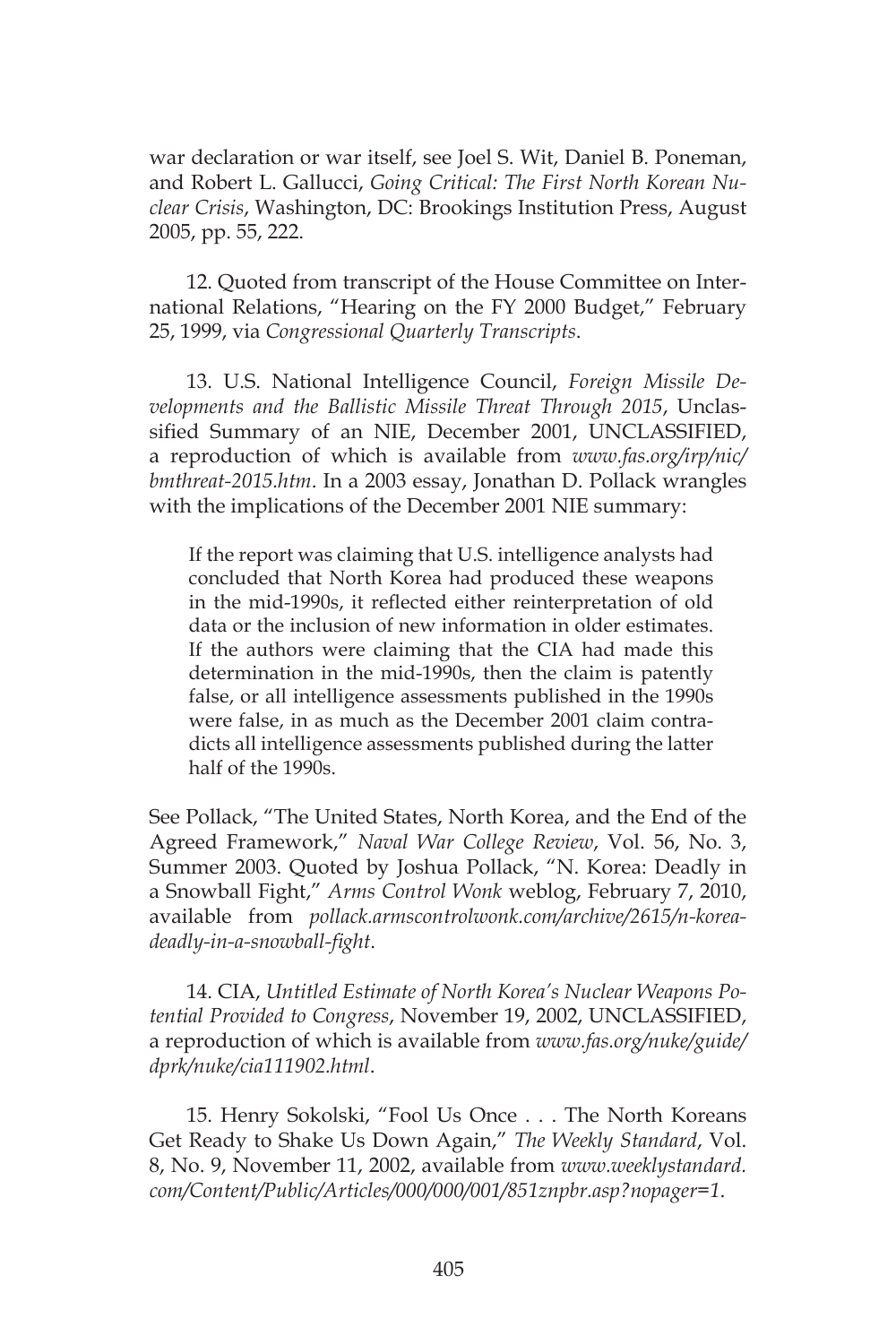#### 16. *Ibid.*

17. For example, see David Albright and Paul Brannan, "Taking Stock: North Korea's Uranium Enrichment Program," Washington, DC: Institute for Science and International Security, October 8, 2010, available from *isis-online.org/uploads/isis-reports/ documents/ISIS\_DPRK\_UEP.pdf*.

18. See Siegfried S. Hecker, "A Return Trip to North Korea's Yongbyon Nuclear Complex," Palo Alto, CA: Stanford University, Center for International Security and Cooperation, November 20, 2010, available from *iis-db.stanford.edu/pubs/23035/HeckerYongbyon.pdf*. See also Henry Sokolski, "Getting Serious about North Korea's Nukes," *National Review Online*, November 23, 2010, available from *www.nationalreview.com/blogs/print/253792*.

19. For example, see "Background Briefing with Senior U.S. Officials on Syria's Covert Nuclear Reactor and North Korea's Involvement," Washington, DC: Office of the Director of National Intelligence, April 24, 2008, available from *www.dni.gov/ interviews/20080424\_interview.pdf*.

20. For example, see Alexandre Debs and Nuno P. Monteiro, "The Flawed Logic of Striking Iran," *Foreign Affairs*, January 17, 2012, available from *www.foreignaffairs.com/articles/137036/ alexandre-debs-and-nuno-p-monteiro/the-flawed-logic-of-striking-iran*. See also Will Marshall, "Yes, We Can Contain Iran," *Foreign Policy*, March 16, 2012, available from *www.foreignpolicy.com/articles/2012/03/16/yes\_we\_can\_contain\_iran?page=full*; and Kenneth Waltz, "Why Iran Should Get the Bomb," *Foreign Affairs*, July/ August 2012, available from *www.foreignaffairs.com/articles/137731/ kenneth-n-waltz/why-iran-should-get-the-bomb*.

21. See *Agreement on the Canada-India Colombo Plan Atomic Reactor Project*, New Delhi, India, April 28, 1956, a reproduction of which is available from *www.nci.org/06nci/04/Canada-India%20 CIRUS%20agreement.htm*; and *U.S.-India CIRUS Agreement*, March 16, 1956, a reproduction of which is available from *www.nci. org/06nci/04/US-India%20CIRUS%20agreement.htm*.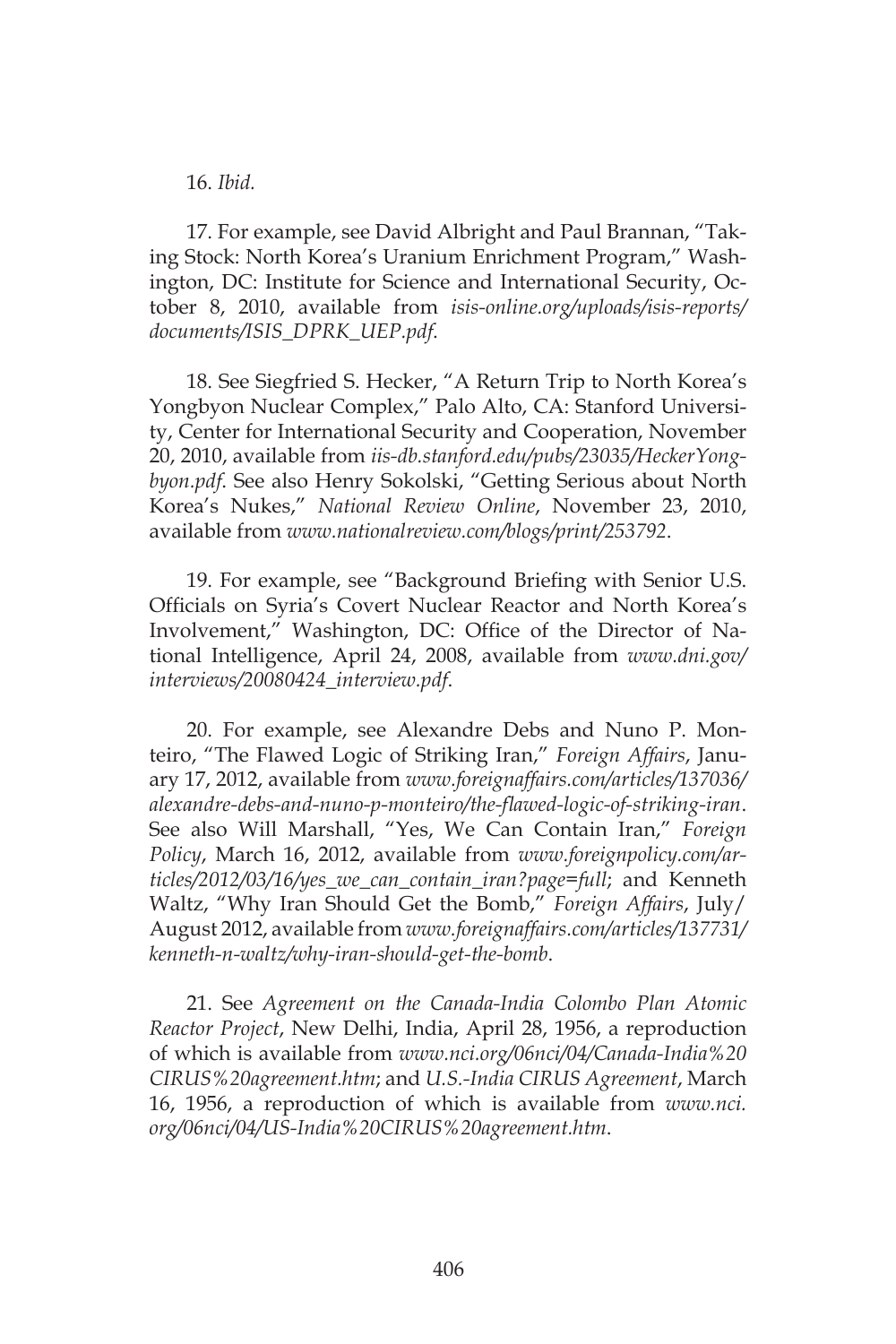22. For a penetrating case study of how diplomatic confusion over the terms of U.S.-India nuclear cooperation during the 1950s and 1960s not only unwittingly furthered the Indian nuclear weapons program, but also facilitated New Delhi's construction and shocking test of a nuclear explosive device, see Roberta Wohlstetter, *The Buddha Smiles: Absent-Minded Peaceful Aid and the Indian Bomb*, PH-78-04-370-23, final report prepared for the U.S. Energy Research and Development Administration in partial fulfillment of E (49-1)-3747, Los Angeles, CA: PAN Heuristics, November 15, 1976, revised November 1977, available from *www. robertawohlstetter.com/writings/BuddhaSmiles*.

23. Director of Central Intelligence, *Special National Intelligence Estimate: Prospects for Further Proliferation of Nuclear Weapons*, SNIE 4-1-74, August 23, 1974, (formerly TOP SECRET) declassified, available from *www.gwu.edu/~nsarchiv/NSAEBB/NSAEBB240/ snie.pdf*.

24. Henry A. Kissinger, *U.S.-Iran Nuclear Cooperation*, National Security Decision Memorandum 292, National Security Council, April 22, 1975, (formerly SECRET) declassified, available from *www.gwu.edu/~nsarchiv/nukevault/ebb268/doc05d.pdf*.

25. President Gerald Ford, "Statement of the President on Nuclear Policy," Office of the White House Press Secretary, October 28, 1976, available from *www.presidency.ucsb.edu/ws/index.php?pid =6561&st=&st1=#axzz1usYpla7k*.

26. Henry Sokolski, "The *Washington Post* Bombs Nuclear History: Did Dick Cheney, Donald Rumsfeld, and Paul Wolfowitz try to stoke Iran's nuclear ambition in the '70s?" *The Weekly Standard*, March 28, 2005, available from *www.weeklystandard.com/Content/ Public/Articles/000/000/005/417gusvl.asp?nopager=1*.

27. For a discussion of Iran's 1980 attack on Iraq's Osirak nuclear reactor and Iraq's series of attacks on Iran's Bushehr nuclear reactor and other nuclear facilities between 1984 and 1988, see Sarah E. Kreps and Matthew Fuhrmann, "Attacking the Atom: Does Bombing Nuclear Facilities Affect Proliferation?" *Journal of Strategic Studies*, Vol. 34, No. 2, April 2011, especially pp. 176-177.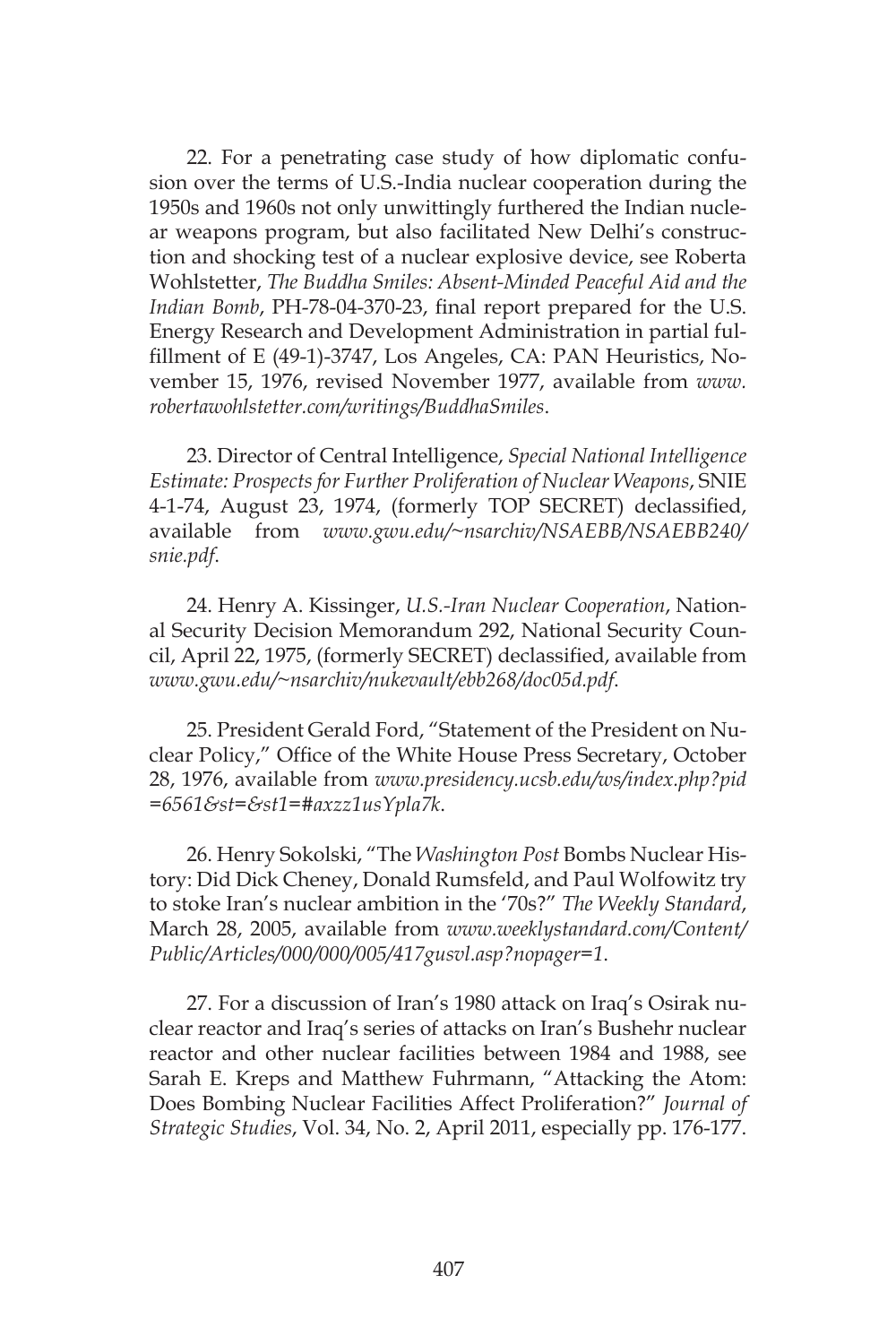28. Shirley A. Kan, *Chinese Proliferation of Weapons of Mass Destruction: Background and Analysis*, Report 96-767, Washington, DC: Congressional Research Service, Updated September 13, 1996, p. 29.

29. *Ibid.*, pp. 29-30.

30. *Ibid.*, p. 32.

31. Congressman John Spratt, Jr., "Defense Against Weapons of Mass Destruction Act of 1996," *Congressional Record*, June 27, 1996, p. E1192, available from *www.gpo.gov/fdsys/pkg/CREC-1996- 06-27/pdf/CREC-1996-06-27-pt1-PgE1192-3.pdf#page=1*.

32. CIA, *The Acquisition of Technology Relating to Weapons of Mass Destruction and Advanced Conventional Munitions*, Washington, DC: Nonproliferation Center, July 1997, p. 5.

33. For example, see Stephen Greenhouse, "U.S. Gives Russia Secret Data on Iran to Discourage Atom Deal," *The New York Times*, April 3, 1995, p. A9; Stephen Erlanger, "Russia Says Sale of Atom Reactors to Iran is Still On," *The New York Times*, April 4, 1995, p. A1; Stephen Greenhouse, "U.S. Keeps On Urging Russia On Iran Deal," *The New York Times*, April 9, 1995, p. 1; Eric Schmitt, "Republicans Warn Russia That Deal With Iran Threatens Aid," *The New York Times*, May 8, 1995, p. A7; and Michael R. Gordon, "Russia Plans to Sell Reactors to Iran Despite U.S. Protests," *The New York Times*, March 7, 1998, p. 3.

34. Director of Central Intelligence, *Report of Proliferation-Related Acquisition in 1997*, unclassified report to Congress pursuant to Section 721 of the *Intelligence Authorization Act of Fiscal Year 1997*, September 17, 1998, available from *www.cia.gov/library/ reports/archived-reports-1/acq1997.html*

35. Stephen Greenhouse, "Russia and China Pressed Not to Sell A-Plants to Iran," *The New York Times*, January 25, 1995, p. A6.

36. John Pomfret, "U.S. May Certify China on Curbing Nuclear Exports," *The Washington Post*, September 18, 1997, p. A28.